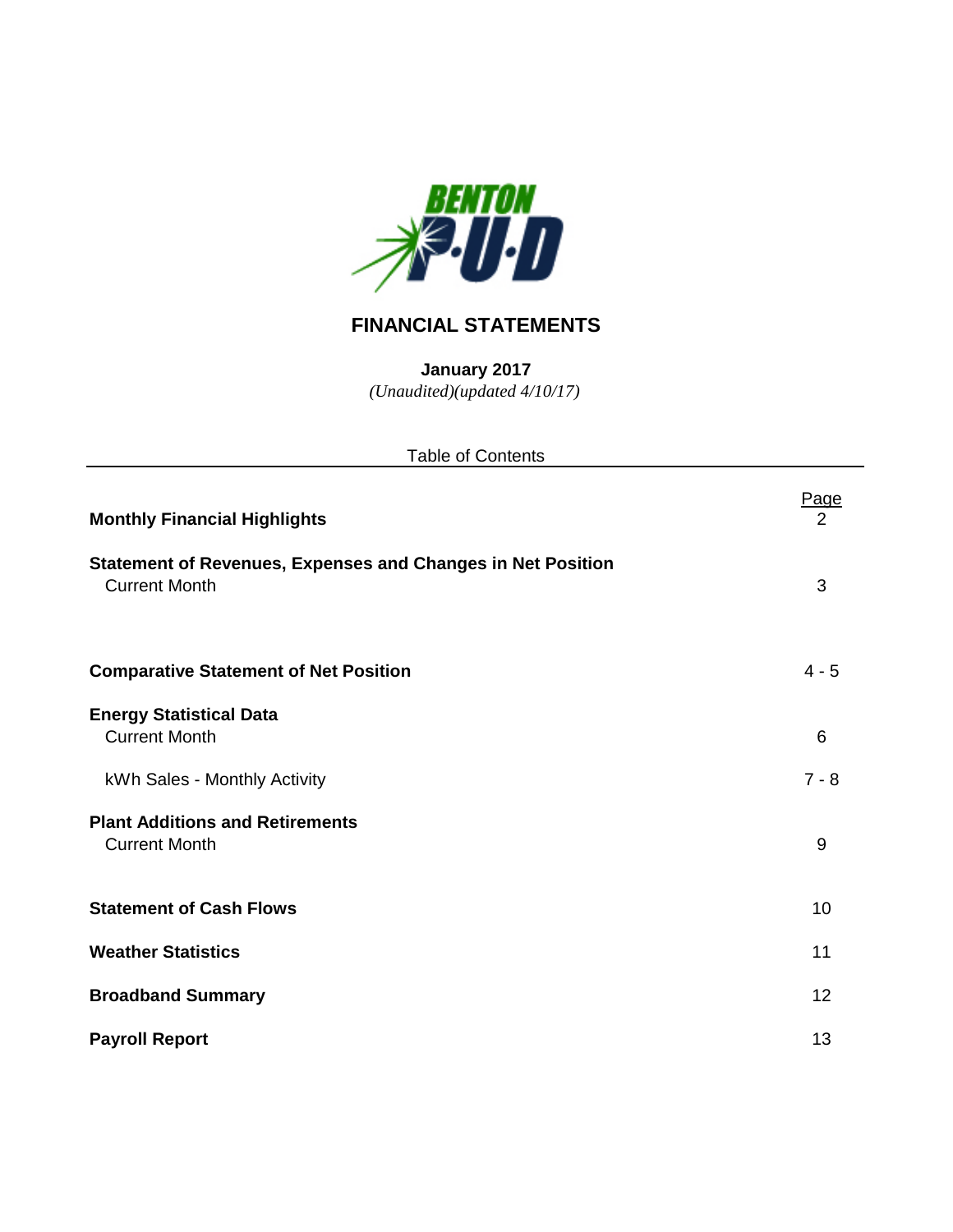

## *Financial Highlights*

*January 2017*

Financial highlights for the month of January:

- District operations resulted in a increase in net assets of \$2.0M for the month.<br>
> The average temperature of 21.6° was 11.8° below normal. Heating degree of The average temperature of 21.6° was 11.8° below normal. Heating degree days were 35% above the 14 year average.<br>> Total retail kWh billed during January was 19% above last year.
- $\triangleright$  Total retail kWh billed during January was 19% above last year.<br> $\triangleright$  Net power supply costs were \$7.8M for the month with energy s
- Net power supply costs were \$7.8M for the month with energy sales for resale of \$1.1M and an average price of \$30 per MWh.<br>> January's non-power operating costs of \$2.0 million before taxes and depreciation were 37% above
- January's non-power operating costs of \$2.0 million before taxes and depreciation were 37% above last year.
- $\triangleright$  Net capital expenditures were \$737,000 for the month.

| (in thousands of dollars)     |          |            |            |     |     |     |     |     |            |     |            |            |                       |               |                         |
|-------------------------------|----------|------------|------------|-----|-----|-----|-----|-----|------------|-----|------------|------------|-----------------------|---------------|-------------------------|
| <b>Change in Net Position</b> | Jan      | <b>Feb</b> | <b>Mar</b> | Apr | May | Jun | Jul | Aug | <b>Sep</b> | Oct | <b>Nov</b> | <b>Dec</b> | <b>Total YTD</b>      | <b>Budget</b> | 2017<br><b>Forecast</b> |
| Actual                        | \$2,016  |            |            |     |     |     |     |     |            |     |            |            | \$2,016               |               | \$6,300                 |
| Budget                        | \$729    |            |            |     |     |     |     |     |            |     |            |            | \$729                 | \$1,983       |                         |
|                               |          |            |            |     |     |     |     |     |            |     |            |            |                       |               |                         |
| <b>Net Margin</b>             | Jan      | Feb        | Mar        | Apr | May | Jun | Jul | Aug | Sep        | Oct | <b>Nov</b> | <b>Dec</b> | Total                 | <b>Budget</b> | Forecast                |
| <b>Retail Revenues</b>        | \$12,877 |            |            |     |     |     |     |     |            |     |            |            | \$12,877              | \$122,676     | \$124,911               |
| Less: Net Power Costs         | (7, 775) |            |            |     |     |     |     |     |            |     |            |            | (7,770)               | (80, 796)     | (79,905)                |
| Net Margin                    | \$5,102  | \$0        | \$0        | \$0 | \$0 | \$0 | \$0 | \$0 | \$0        | \$0 | \$0        | \$0        | \$5,107               | \$41,880      | \$45,006                |
|                               |          |            |            |     |     |     |     |     |            |     |            |            |                       |               |                         |
| <b>Net Capital Costs</b>      | Jan      | Feb        | <b>Mar</b> | Apr | May | Jun | Jul | Aug | <b>Sep</b> | Oct | <b>Nov</b> | <b>Dec</b> | Total                 | <b>Budget</b> |                         |
| <b>Capital Expenditures</b>   | \$766    |            |            |     |     |     |     |     |            |     |            |            | \$766                 | \$15,041      |                         |
| Less: Capital Contributions   | (29)     |            |            |     |     |     |     |     |            |     |            |            | (29)                  | (1,057)       |                         |
| Net Capital Costs             | \$737    | \$0        | \$0        | \$0 | \$0 | \$0 | \$0 | \$0 | \$0        | \$0 | \$0        | \$0        | \$737                 | \$13,984      |                         |
|                               |          |            |            |     |     |     |     |     |            |     |            |            |                       |               |                         |
| <b>Load Statistics</b>        | Jan      | Feb        | <b>Mar</b> | Apr | May | Jun | Jul | Aug | Sep        | Oct | <b>Nov</b> | <b>Dec</b> | <b>YTD</b><br>Average | <b>Budget</b> |                         |
| aMW - Retail Sales (Billed)   | 228      |            |            |     |     |     |     |     |            |     |            |            | 228                   | 200           |                         |
| aMW - Sales for Resale        | 48       |            |            |     |     |     |     |     |            |     |            |            | 48                    | 53            |                         |



### Average MW's **Average MW's** 150 250

 200 250



\*2017 budget included a 2.9% revenue increase, and the 2017 forecast has a 1.6% revenue increase. +Actual retail revenues in the graph above and below include unbilled revenue to match revenues with expenses.





| <b>Other Statistics</b>                    |    |        |         |    |         |
|--------------------------------------------|----|--------|---------|----|---------|
|                                            |    |        |         |    |         |
| <b>Unrestricted Undesignated Reserves</b>  | S  | 29.0   | million |    |         |
| Bond Insurance Replacement (designated) \$ |    | 3.0    | million |    |         |
| Power Market Volatility (designated)       | \$ | 3.3    | million |    |         |
| Special Capital (designated)               | S  | 16.9   | million |    |         |
| <b>Customer Deposits (designated)</b>      | \$ | 1.4    | million |    |         |
| Bond Principal & Interest (restricted)     | \$ | 1.5    | million |    |         |
| Bond Reserve Account (restricted)          | \$ | 1.1    | million |    |         |
| <b>Net Utility Plant</b>                   | \$ | 123.3  | million |    |         |
| Long-Term Debt                             | S  | 64.8   | million |    |         |
| <b>Active Service Agreements</b>           |    | 52,141 |         | 44 | New YTD |
| Non-Contingent Employees                   |    | 151.25 |         |    |         |
| Contingent YTD FTE's                       |    | 0.20   |         |    |         |

#### 14 300 **January Power Resource Stack**

 $\overline{48}$ 

 *Issue date: 3/27/17*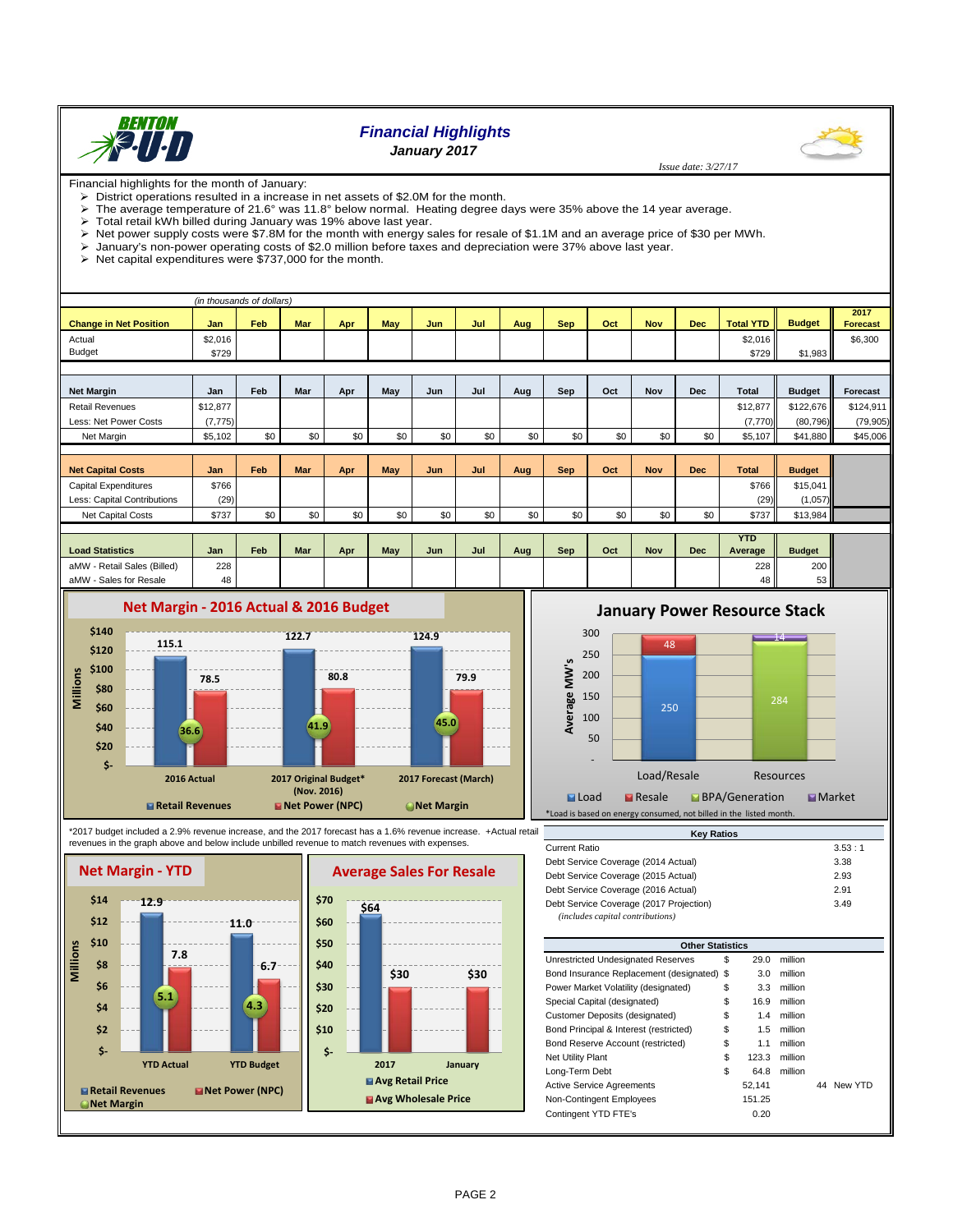#### **PUBLIC UTILITY DISTRICT NO.1 OF BENTON COUNTY STATEMENT OF REVENUES, EXPENSES, AND CHANGE IN NET POSITION JANUARY 2017**

|                                                            | 1/31/17       |               |                          | 1/31/16       |                          |  |  |
|------------------------------------------------------------|---------------|---------------|--------------------------|---------------|--------------------------|--|--|
|                                                            | <b>ACTUAL</b> | <b>BUDGET</b> | <b>PCT</b><br><b>VAR</b> | <b>ACTUAL</b> | <b>PCT</b><br><b>VAR</b> |  |  |
| <b>OPERATING REVENUES</b>                                  |               |               |                          |               |                          |  |  |
| Energy Sales - Retail                                      | 12,877,280    | 10,998,322    | 17%                      | 9,335,298     | 38%                      |  |  |
| <b>City Occupation Taxes</b>                               | 733,677       | 513,575       | 43%                      | 596,179       | 23%                      |  |  |
| <b>Bad Debt Expense</b>                                    | (22,000)      | (20, 494)     | 7%                       | (20,000)      | 10%                      |  |  |
| <b>Energy Sales for Resale</b>                             | 1,446,055     | 1,547,726     | $-7%$                    | 1,484,296     | $-3%$                    |  |  |
| Transmission of Power for Others                           | 108,734       | 57,202        | 90%                      | 68,103        | 60%                      |  |  |
| <b>Broadband Revenue</b>                                   | 176,959       | 173,393       | 2%                       | 162,760       | 9%                       |  |  |
| <b>Other Revenue</b>                                       | 545,143       | 93,371        | >200%                    | 41,560        | >200%                    |  |  |
| <b>TOTAL OPERATING REVENUES</b>                            | 15,865,848    | 13,363,095    | 19%                      | 11,668,196    | 36%                      |  |  |
| <b>OPERATING EXPENSES</b>                                  |               |               |                          |               |                          |  |  |
| <b>Purchased Power</b>                                     | 8,154,138     | 7,178,479     | 14%                      | 7,209,954     | 13%                      |  |  |
| <b>Purchased Transmission &amp; Ancillary Services</b>     | 1,131,119     | 1,084,274     | 4%                       | 1,126,226     | 0%                       |  |  |
| <b>Conservation Program</b>                                | 44,887        | 55,553        | $-19%$                   | 22,430        | 100%                     |  |  |
| <b>Total Power Supply</b>                                  | 9,330,145     | 8,318,306     | 12%                      | 8,358,610     | 12%                      |  |  |
| Transmission Operation & Maintenance                       | 4,750         | 9,851         | $-52%$                   | 4,760         | 0%                       |  |  |
| Distribution Operation & Maintenance                       | 930,887       | 770,097       | 21%                      | 639,737       | 46%                      |  |  |
| <b>Broadband Expense</b>                                   | 60,533        | 69,840        | $-13%$                   | 25,524        | 137%                     |  |  |
| Customer Accounting, Collection & Information              | 231,037       | 301,485       | $-23%$                   | 190,012       | 22%                      |  |  |
| Administrative & General                                   | 825,800       | 647,141       | 28%                      | 637,441       | 30%                      |  |  |
| Subtotal before Taxes & Depreciation                       | 2,053,008     | 1,798,414     | 14%                      | 1,497,474     | 37%                      |  |  |
| <b>Taxes</b>                                               | 1,538,303     | 1,281,356     | 20%                      | 1,235,004     | 25%                      |  |  |
| Depreciation & Amortization                                | 831,104       | 1,172,330     | -29%                     | 1,191,201     | -30%                     |  |  |
| <b>Total Other Operating Expenses</b>                      | 4,422,415     | 4,252,100     | 4%                       | 3,923,679     | 13%                      |  |  |
| <b>TOTAL OPERATING EXPENSES</b>                            | 13,752,560    | 12,570,407    | 9%                       | 12,282,289    | 12%                      |  |  |
| <b>OPERATING INCOME (LOSS)</b>                             | 2,113,288     | 792,688       | 167%                     | (614, 093)    | >200%                    |  |  |
| <b>NONOPERATING REVENUES &amp; EXPENSES</b>                |               |               |                          |               |                          |  |  |
| Interest Income                                            | 35.989        | 20.833        | 73%                      | 26.798        | 34%                      |  |  |
| Other Income                                               | 31,346        | 31,339        | 0%                       | 9             | >200%                    |  |  |
| Other Expense                                              |               |               | n/a                      |               | n/a                      |  |  |
| <b>Interest Expense</b>                                    | (241, 836)    | (245, 743)    | $-2%$                    | (179, 979)    | 34%                      |  |  |
| Debt Discount/Premium Amortization & Loss on Defeased Debt | 41,348        | 41,349        | 0%                       | 35,230        | 17%                      |  |  |
| MtM Gain/(Loss) on Investments                             | 7,420         |               | n/a                      | 59,560        | $-88%$                   |  |  |
| <b>TOTAL NONOPERATING REVENUES &amp; EXPENSES</b>          | (125, 732)    | (152, 222)    | $-17%$                   | (58, 382)     | 115%                     |  |  |
| <b>INCOME (LOSS) BEFORE CAPITAL CONTRIBUTIONS</b>          | 1,987,556     | 640,466       | 210%                     | (672, 475)    | >200%                    |  |  |
| <b>CAPITAL CONTRIBUTIONS</b>                               | 28,676        | 88,102        | -67%                     | 155,353       | -82%                     |  |  |
| <b>CHANGE IN NET POSITION</b>                              | 2,016,232     | 728.568       | 177%                     | (517, 122)    | >200%                    |  |  |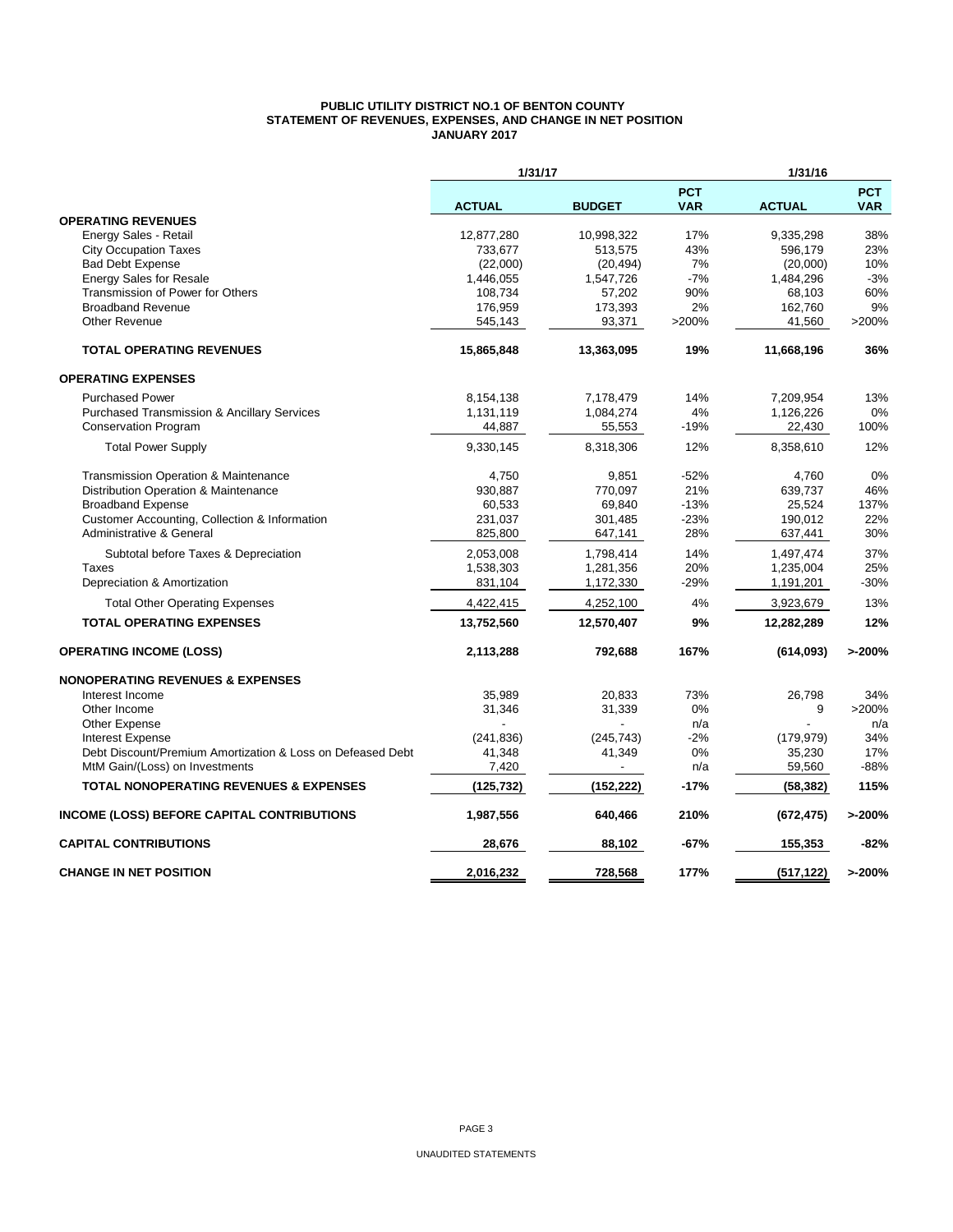#### **PUBLIC UTILITY DISTRICT NO. 1 OF BENTON COUNTY COMPARATIVE STATEMENT OF NET POSITION ASSETS AND DEFERRED OUTFLOWS OF RESOURCES**

|                                                           |                 |               | Increase/(Decrease) |         |  |
|-----------------------------------------------------------|-----------------|---------------|---------------------|---------|--|
|                                                           | 1/31/2017       | 1/31/2016     | Amount              | Percent |  |
| <b>ASSETS</b>                                             |                 |               |                     |         |  |
|                                                           |                 |               |                     |         |  |
| <b>CURRENT ASSETS</b>                                     |                 |               |                     |         |  |
| Cash & Cash Equivalents                                   |                 |               |                     |         |  |
| Unrestricted Cash & Cash Equivalents                      | 18, 157, 196    | \$30,529,822  | (\$12,372,626)      |         |  |
| <b>Restricted Construction Account</b>                    |                 |               |                     |         |  |
| Investments                                               | 11,923,540      | 1,491,303     | 10,432,237          |         |  |
| Designated Debt Service Reserve Fund                      | 3,032,152       | 3,056,020     | (23, 868)           |         |  |
| <b>Designated Power Market Voltly</b>                     | 3,300,000       | 3,300,000     |                     |         |  |
| Designated Special Capital Rsv                            | 16,863,084      | 5,300,000     | 11,563,084          |         |  |
| <b>Designated Customer Deposits</b>                       | 1,400,000       | 1,400,000     |                     |         |  |
| Accounts Receivable, net                                  | 11,055,861      | 8,558,471     | 2,497,390           |         |  |
| <b>BPA Prepay Receivable</b>                              | 600,000         | 600,000       | ÷                   |         |  |
| Accrued Interest Receivable                               | 46,328          | 51,841        | (5, 513)            |         |  |
| <b>Wholesale Power Receivable</b>                         | 832,162         | 1,406,456     | (574, 294)          |         |  |
| <b>Accrued Unbilled Revenue</b>                           | 5,700,000       | 3,600,000     | 2,100,000           |         |  |
| <b>Inventory Materials &amp; Supplies</b>                 | 5,603,883       | 5,097,906     | 505,977             |         |  |
| Prepaid Expenses & Option Premiums                        | 452,821         | 321,786       | 131,035             |         |  |
| <b>Total Current Assets</b>                               | 78,967,026      | 64,713,605    | 14,253,421          | 22%     |  |
|                                                           |                 |               |                     |         |  |
| <b>NONCURRENT ASSETS</b>                                  |                 |               |                     |         |  |
| <b>Restricted Bond Reserve Fund</b>                       | 1,107,865       | 1,083,997     | 23,868              |         |  |
| <b>Other Receivables</b>                                  | 96,895          | 95,707        | 1,188               |         |  |
| Unamortized Debt Expense                                  |                 |               |                     |         |  |
| <b>Preliminary Surveys</b>                                | 50,006          | 65,000        | (14, 994)           |         |  |
| <b>BPA Prepay Receivable</b>                              | 6,400,000       | 7,000,000     | (600,000)           |         |  |
| Deferred Purchased Power Costs                            | 7,809,005       | 9,785,482     | (1,976,477)         |         |  |
| <b>Deferred Conservation Costs</b>                        |                 |               |                     |         |  |
| Other Deferred Charges                                    |                 |               |                     |         |  |
|                                                           | 15,463,771      | 18,030,186    | (1,966,415)         | $-14%$  |  |
| <b>Utility Plant</b>                                      |                 |               |                     |         |  |
|                                                           |                 |               |                     |         |  |
| Land and Intangible Plant                                 | 3,476,759       | 3,417,556     | 59,202              |         |  |
| <b>Electric Plant in Service</b>                          | 303,332,686     | 295,229,933   | 8,102,753           |         |  |
| <b>Construction Work in Progress</b>                      | 5,671,511       | 3,637,548     | 2,033,963           |         |  |
| <b>Accumulated Depreciation</b>                           | (189, 223, 631) | (181,902,437) | (7,321,194)         |         |  |
| <b>Net Utility Plant</b>                                  | 123,257,324     | 120,382,600   | 2,874,724           | 2%      |  |
| <b>Total Noncurrent Assets</b>                            | 138,721,095     | 138,412,786   | 308,309             | 0%      |  |
| <b>Total Assets</b>                                       | 217,688,121     | 203,126,391   | 14,561,730          | 7%      |  |
|                                                           |                 |               |                     |         |  |
| DEFERRED OUTFLOWS OF RESOURCES                            |                 |               |                     |         |  |
| Unamortized Loss on Defeased Debt                         | (3,703)         | 81,097        | (84, 800)           |         |  |
| Pension Deferred Outflow                                  | 2,019,756       | 1,335,867     | 683,889             |         |  |
| Accumulated Decrease in Fair Value of Hedging Derivatives | 1,157,414       | 2,389,517     | (1, 232, 103)       |         |  |
| <b>Total Deferred Outflows of Resources</b>               | 3,173,467       | 3,806,481     | (633, 014)          |         |  |
|                                                           |                 |               |                     |         |  |
| TOTAL ASSETS & DEFERRED OUTFLOWS OF RESOURCES             | 220,861,588     | 206,932,872   | 13,928,716          | 7%      |  |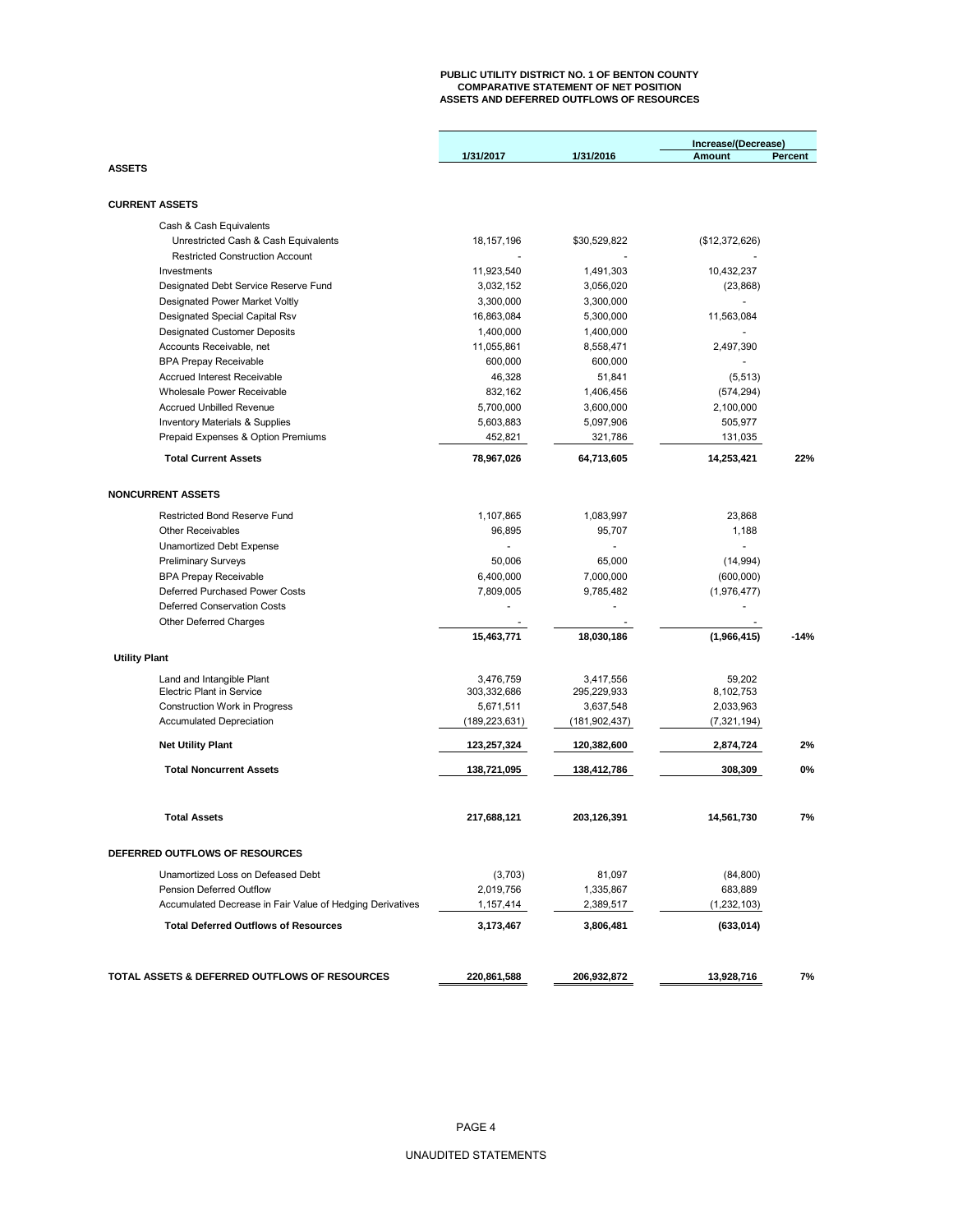# **PUBLIC UTILITY DISTRICT NO. 1 OF BENTON COUNTY COMPARATIVE STATEMENT OF NET POSITION LIABILITIES AND DEFERRED INFLOWS OF RESOURCES**

|                                                           |             |              | Increase/(Decrease) |         |  |
|-----------------------------------------------------------|-------------|--------------|---------------------|---------|--|
|                                                           | 1/31/2017   | 1/31/2016    | Amount              | Percent |  |
| <b>LIABILITIES</b>                                        |             |              |                     |         |  |
|                                                           |             |              |                     |         |  |
| <b>CURRENT LIABILITIES</b>                                |             |              |                     |         |  |
| <b>Warrants Outstanding</b>                               |             | \$375,645    | (\$375,645)         |         |  |
| <b>Accounts Payable</b>                                   | 10,256,824  | 8,407,811    | 1,849,013           |         |  |
| <b>Customer Deposits</b>                                  | 1,474,285   | 1,418,318    | 55,967              |         |  |
| <b>Accrued Taxes Payable</b>                              | 3,988,248   | 3,632,467    | 355,781             |         |  |
| Other Current & Accrued Liabilities                       | 2,845,275   | 1,396,311    | 1,448,964           |         |  |
| Accrued Interest Payable                                  | 760,953     | 572,179      | 188,774             |         |  |
| Revenue Bonds, Current Portion                            | 3,045,000   | 2,920,000    | 125,000             |         |  |
| <b>Total Current Liabilities</b>                          | 22,370,584  | 18,722,731   | 3,647,853           | 19%     |  |
| <b>NONCURRENT LIABILITIES</b>                             |             |              |                     |         |  |
| 2010 Bond Issue                                           | 17,345,000  | 17,345,000   |                     |         |  |
| 2011 Bond Issue                                           | 17,090,000  | 29,470,000   | (12,380,000)        |         |  |
| 2016 Bond Issue                                           | 22,470,000  |              | 22,470,000          |         |  |
| Unamortized Premium & Discount                            | 4,802,607   | 3,062,515    | 1,740,092           |         |  |
| Pension Liability                                         | 13,019,386  | 11,212,267   | 1,807,119           |         |  |
| Deferred Revenue                                          | 466,122     | 525,425      | (59, 303)           |         |  |
| <b>BPA Prepay Incentive Credit</b>                        | 1,881,351   | 2,042,607    | (161, 256)          |         |  |
| <b>Other Liabilities</b>                                  | 1,576,243   | 4,288,399    | (2,712,156)         |         |  |
| <b>Total Noncurrent Liabilities</b>                       | 78,650,709  | 67,946,213   | 614,496             | 16%     |  |
| <b>Total Liabilities</b>                                  | 101,021,293 | 86,668,944   | 4,262,349           | 17%     |  |
| DEFERRED INFLOWS OF RESOURCES                             |             |              |                     |         |  |
| Pension Deferred Inflow                                   | 245,673     | 841,547      | (595, 874)          |         |  |
| Accumulated Increase in Fair Value of Hedging Derivatives | 1,542,538   | 2,940,614    | (1,398,076)         |         |  |
| <b>Total Deferred Inflows of Resources</b>                | 1,788,211   | 3,782,161    | (1,993,950)         | $-53%$  |  |
| <b>NET POSITION</b>                                       |             |              |                     |         |  |
|                                                           |             |              |                     |         |  |
| Net Investment in Capital Assets                          | 58,501,014  | 67,666,182   | (9, 165, 169)       |         |  |
| <b>Restricted for Debt Service</b>                        | 1,107,865   | 1,083,997    | 23,868              |         |  |
| Unrestricted                                              | 58,443,205  | 47,731,588   | 10,711,617          |         |  |
| <b>Total Net Position</b>                                 | 118,052,084 | 116,481,767  | 1,570,317           | 1%      |  |
| TOTAL NET POSITION, LIABILITIES AND                       |             |              |                     |         |  |
| DEFERRED INFLOWS OF RESOURCES                             | 220,861,588 | 206,932,872  | 13,928,716          | 7%      |  |
| <b>CURRENT RATIO:</b>                                     | 3.53:1      | 3.46:1       |                     |         |  |
| (Current Assets / Current Liabilities)                    |             |              |                     |         |  |
| <b>WORKING CAPITAL:</b>                                   | 56,596,442  | \$45,990,874 | \$10,605,568        | 23%     |  |
| (Current Assets less Current Liabilities)                 |             |              |                     |         |  |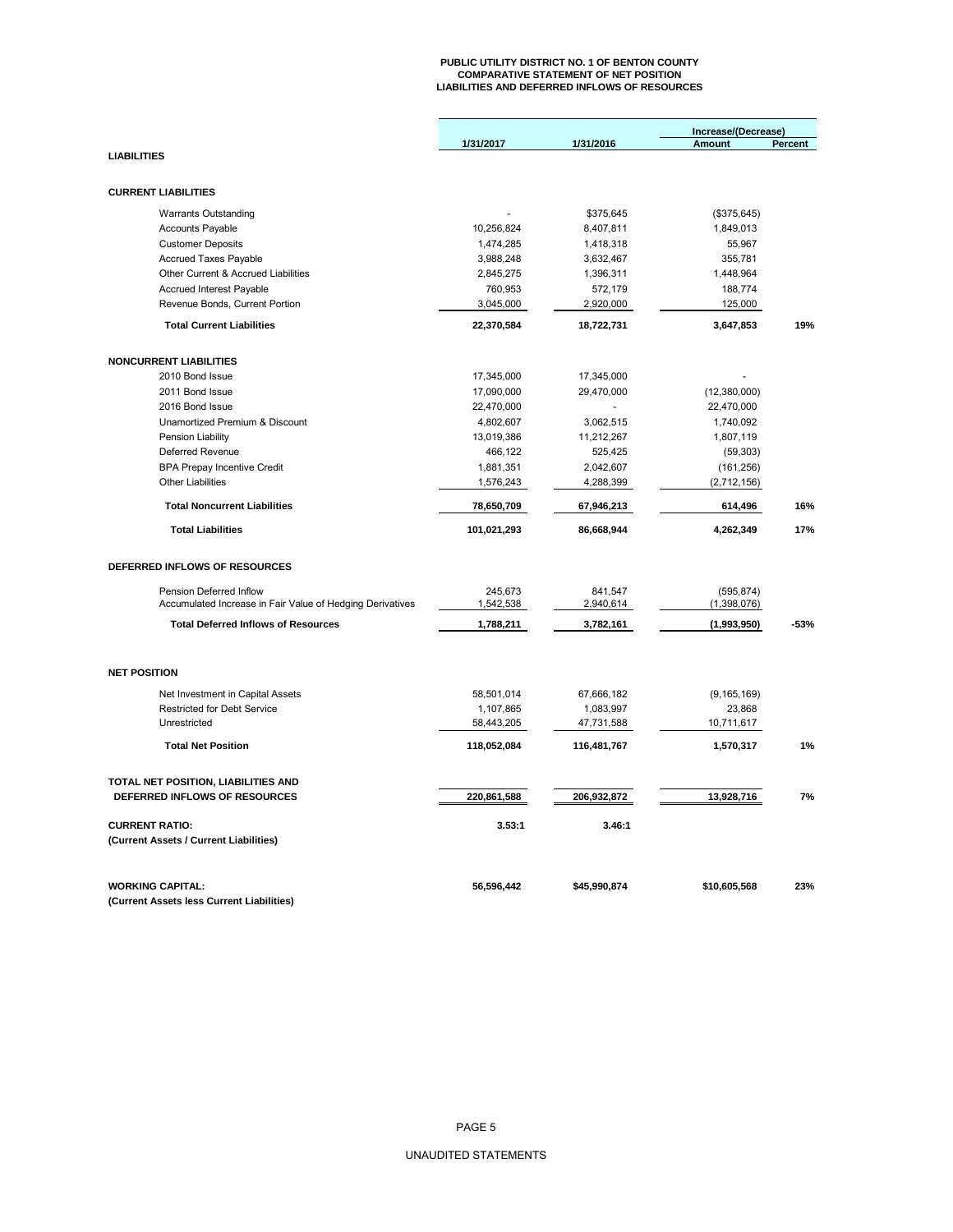#### **PUBLIC UTILITY DISTRICT NO. 1 OF BENTON COUNTY ENERGY STATISTICAL DATA CURRENT MONTH**

|                                                                                 | 1/31/2017                 |                               |                          | 1/31/2016                   |                          |
|---------------------------------------------------------------------------------|---------------------------|-------------------------------|--------------------------|-----------------------------|--------------------------|
|                                                                                 | <b>ACTUAL</b>             | <b>BUDGET</b>                 | <b>PCT</b><br><b>VAR</b> | <b>ACTUAL</b>               | <b>PCT</b><br><b>VAR</b> |
| <b>ENERGY SALES RETAIL - REVENUE</b>                                            |                           |                               |                          |                             |                          |
| Residential                                                                     | \$8,845,163               | \$7,054,472                   | 25%                      | \$6,780,159                 | 30%                      |
| <b>Small General Service</b>                                                    | 975,572                   | 845,047                       | 15%                      | 804,880                     | 21%                      |
| <b>Medium General Service</b>                                                   | 1,223,976                 | 1,196,297                     | 2%                       | 1,093,561                   | 12%                      |
| Large General Service<br>Large Industrial                                       | 1,195,948<br>268,887      | 1,221,152<br>306,304          | $-2%$<br>$-12%$          | 1,120,872<br>274.520        | 7%<br>$-2%$              |
| Small Irrigation                                                                | (1)                       | 5                             | $-124%$                  | $\mathbf{1}$                | $> -200%$                |
| Large Irrigation                                                                | 11,567                    | 17,170                        | $-33%$                   | 6,105                       | 89%                      |
| <b>Street Lights</b>                                                            | 17,489                    | 17,438                        | 0%                       | 17,931                      | $-2%$                    |
| <b>Security Lights</b>                                                          | 22,498                    | 23,920                        | -6%                      | 21,675                      | 4%                       |
| <b>Unmetered Accounts</b><br><b>Billed Revenues Before Taxes &amp; Unbilled</b> | 16,182                    | 16,517                        | $-2%$                    | 15,594<br>\$10,135,298      | 4%<br>24%                |
| <b>Unbilled Revenue</b>                                                         | \$12,577,281<br>300,000   | \$10,698,322<br>300,000       | 18%<br>0%                | (800,000)                   | $-138%$                  |
| <b>Energy Sales - Retail Before Taxes</b>                                       | \$12,877,281              | \$10,998,322                  | 17%                      | \$9,335,298                 | 38%                      |
| <b>City Occupation Taxes</b>                                                    | 733,677                   | 513,575                       | 43%                      | 596,179                     | 23%                      |
| Bad Debt Expense (reduced from 0.18% to 0.16% of retail sales in January 2017)  | (22,000)                  | (20, 494)                     | 7%                       | (20,000)                    | 10%                      |
| <b>TOTAL SALES - REVENUE</b>                                                    | 13,588,958                | 11,491,403                    | 18%                      | 9,911,477                   | 37%                      |
|                                                                                 |                           |                               |                          |                             |                          |
| <b>ENERGY SALES RETAIL - kWh</b>                                                |                           |                               |                          |                             |                          |
| Residential                                                                     | 114,089,923               | 89,590,220                    | 27%                      | 89,934,474                  | 27%                      |
| <b>Small General Service</b><br><b>Medium General Service</b>                   | 13,896,042<br>17,170,328  | 11,829,919<br>16,281,745      | 17%<br>5%                | 11,865,345<br>16,032,684    | 17%<br>7%                |
| Large General Service                                                           | 18,624,018                | 17,916,610                    | 4%                       | 18,188,600                  | 2%                       |
| Large Industrial                                                                | 5,118,880                 | 6,122,655                     | $-16%$                   | 5,743,306                   | $-11%$                   |
| Small Irrigation                                                                | (4)                       | 66                            | $-106%$                  | 20                          | $-120%$                  |
| Large Irrigation                                                                | 200,892                   | 331,245                       | $-39%$                   | 221,312                     | $-9%$                    |
| <b>Street Lights</b>                                                            | 211,349                   | 249,281                       | $-15%$                   | 225,024                     | $-6%$                    |
| <b>Security Lights</b><br><b>Unmetered Accounts</b>                             | 100,963<br>253,915        | 115,210<br>249,139            | $-12%$<br>2%             | 113,273<br>257,045          | $-11%$<br>$-1%$          |
| <b>TOTAL kWh BILLED</b>                                                         | 169,666,306               | 142,686,090                   | 19%                      | 142,581,083                 | 19%                      |
|                                                                                 |                           |                               |                          |                             |                          |
| <b>NET POWER COST</b>                                                           |                           |                               |                          |                             |                          |
| <b>BPA Power Costs</b>                                                          |                           |                               |                          |                             |                          |
| Slice                                                                           | \$2,825,681               | \$2,805,001                   | 1%                       | \$2,825,681                 | 0%                       |
| <b>Block</b><br>Subtotal                                                        | 2,625,117<br>5,450,798    | 2,645,822<br>5,450,823        | $-1%$<br>0%              | 2,600,796<br>5,426,477      | 1%<br>0%                 |
| <b>Other Power Purchases</b>                                                    | 1,077,413                 | 1,091,707                     | $-1%$                    | 437,797                     | 146%                     |
| Frederickson                                                                    | 1,625,927                 | 635,948                       | 156%                     | 1,345,680                   | 21%                      |
| Transmission                                                                    | 766,249                   | 757,170                       | 1%                       | 762,401                     | 1%                       |
| Ancillary                                                                       | 364,871                   | 327,104                       | 12%                      | 363,825                     | 0%                       |
| <b>Conservation Program</b>                                                     | 44,887                    | 55,553                        | $-19%$                   | 22,430                      | 100%                     |
| <b>Gross Power Costs</b>                                                        | 9,330,145                 | 8,318,305                     | 12%                      | 8,358,610                   | 12%                      |
| Less Sales for Resale-Energy<br>Less Sales for Resale-Gas                       | (1,080,564)<br>(365, 491) | (1,547,726)                   | $-30%$<br>n/a            | (1,472,516)<br>(11,780)     | $-27%$<br>>200%          |
| Less Transmission of Power for Others                                           | (108, 734)                | (57, 202)                     | 90%                      | (68, 103)                   | 60%                      |
| <b>NET POWER COSTS</b>                                                          | \$7,775,356               | \$6,713,377                   | 16%                      | \$6,806,211                 | 14%                      |
|                                                                                 |                           |                               |                          |                             |                          |
| <b>NET POWER - kWh</b>                                                          |                           |                               |                          |                             |                          |
| <b>BPA Power Costs</b><br>Slice                                                 | 106.800.000               | 102.753.000                   | 4%                       | 87,820,000                  | 22%                      |
| RIOCK                                                                           | 80,680,000                | 80,680,000                    | 0%                       | 79,820,000                  | 1%                       |
| Subtotal                                                                        | 187,480,000               | 183,433,000                   | 2%                       | 167,640,000                 | 12%                      |
| Other Power Purchases                                                           | 12,352,000                | 5,039,000                     | 145%                     | 7,387,000                   | 67%                      |
| Frederickson                                                                    | 22,800,000                |                               | n/a                      | 26,378,000                  | $-14%$                   |
| Gross Power kWh                                                                 | 222,632,000               | 188,472,000                   | 18%                      | 201,405,000                 | 11%                      |
| Less Sales for Resale<br>Less Transmission Losses/Imbalance                     | (35,976,000)<br>(800,000) | (60, 163, 000)<br>(2,544,000) | -40%<br>$-69%$           | (59, 116, 000)<br>(312,000) | $-39%$<br>156%           |
| <b>NET POWER - kWh</b>                                                          | 185,856,000               | 125,765,000                   | 48%                      | 141,977,000                 | 31%                      |
|                                                                                 |                           |                               |                          |                             |                          |
| <b>COST PER MWh: (dollars)</b>                                                  |                           |                               |                          |                             |                          |
| Gross Power Cost (average)                                                      | \$41.91                   | \$44.14                       | -5%                      | \$41.50                     | 1%                       |
| Net Power Cost                                                                  | \$41.84                   | \$53.38                       | $-22%$                   | \$47.94                     | $-13%$                   |
| <b>BPA Power Cost</b><br>Sales for Resale                                       | \$29.07                   | \$29.72                       | $-2%$                    | \$32.37                     | $-10%$                   |
|                                                                                 | \$30.04                   | \$28.96                       | 4%                       | \$24.91                     | 21%                      |
| <b>ACTIVE SERVICE AGREEMENTS:</b>                                               |                           |                               |                          |                             |                          |
| Residential                                                                     | 43,618                    |                               |                          | 42,757                      | 2%                       |
| <b>Small General Service</b>                                                    | 4,948                     |                               |                          | 4,880                       | 1%                       |
| <b>Medium General Service</b>                                                   | 778                       |                               |                          | 762                         | 2%                       |
| Large General Service                                                           | 160                       |                               |                          | 153                         | 5%                       |
| Large Industrial<br>Small Irrigation                                            | 5<br>555                  |                               |                          | 5<br>557                    | 0%<br>0%                 |
| Large Irrigation                                                                | 230                       |                               |                          | 232                         | -1%                      |
| <b>Street Lights</b>                                                            | 9                         |                               |                          | 9                           | 0%                       |
| <b>Security Lights</b>                                                          | 1,472                     |                               |                          | 1,477                       | 0%                       |
| <b>Unmetered Accounts</b>                                                       | 366                       |                               |                          | 364                         | 1%                       |
| <b>TOTAL</b>                                                                    | 52,141                    |                               |                          | 51,196                      | 2%                       |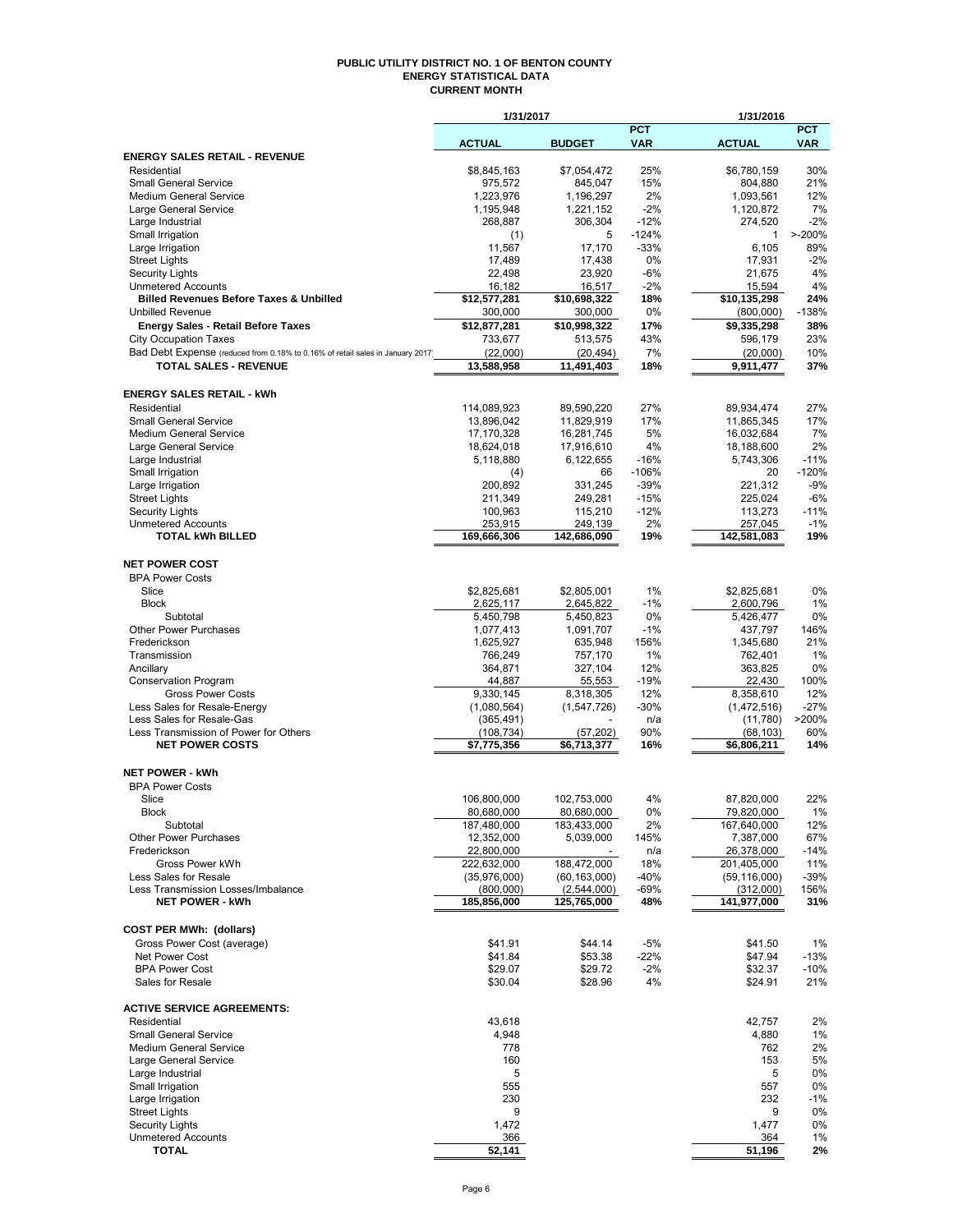#### **PUBLIC UTILITY DISTRICT NO. 1 OF BENTON COUNTY KWH SALES MONTHLY ACTIVITY**

|                               | January     | February   | March      | April      | May        | June        | July        | August     | September  | October    | November   | December       | <b>Total</b> |
|-------------------------------|-------------|------------|------------|------------|------------|-------------|-------------|------------|------------|------------|------------|----------------|--------------|
| Residential                   |             |            |            |            |            |             |             |            |            |            |            |                |              |
| 2013                          | 85,933,904  | 77,488,047 | 56,513,417 | 48,071,841 | 41,520,865 | 42,301,535  | 51,932,912  | 59,463,795 | 53,272,213 | 41,006,176 | 52,879,427 | 87,502,483     | 697,886,615  |
| 2014                          | 90,995,045  | 86,856,866 | 61,276,449 | 46,126,349 | 38,751,097 | 43,347,010  | 51,878,664  | 62,101,272 | 49,381,509 | 38,520,801 | 51,127,327 | 76,441,442     | 696,803,831  |
| 2015                          | 81,753,251  | 70,842,807 | 51,195,817 | 43,964,172 | 38,845,198 | 48,995,659  | 62,750,008  | 58,699,674 | 48,136,350 | 37,850,154 | 46,905,821 | 75,565,855     | 665,504,766  |
| 2016                          | 89,934,474  | 72,255,049 | 53,460,881 | 45,886,799 | 38,721,341 | 44,464,304  | 49,566,548  | 57,564,364 | 49,472,576 | 38,810,551 | 46,586,644 | 75,018,157     | 661,741,688  |
| 2017                          | 114,089,923 |            |            |            |            |             |             |            |            |            |            |                | 114,089,923  |
| <b>Small General Service</b>  |             |            |            |            |            |             |             |            |            |            |            |                |              |
| 2013                          | 11,394,724  | 10,700,711 | 8,862,866  | 8,958,701  | 9,285,161  | 9,833,210   | 10,896,923  | 12,097,199 | 11,379,590 | 8,965,721  | 9,306,967  | 11,245,947     | 122,927,720  |
| 2014                          | 12,002,884  | 11,773,687 | 9,247,968  | 8,838,271  | 8,960,528  | 10,069,805  | 10,898,332  | 12,390,218 | 11,106,946 | 9,214,420  | 9,056,203  | 10,725,578     | 124,284,840  |
| 2015                          | 11,273,647  | 10,444,066 | 8,399,963  | 8,630,563  | 9,005,788  | 10,616,996  | 12,060,700  | 11,955,370 | 10,809,845 | 9,065,197  | 8,719,747  | 10,515,898     | 121,497,780  |
| 2016                          | 11,865,345  | 10,615,824 | 8,804,253  | 9,093,517  | 9,217,514  | 10,063,717  | 10,760,436  | 11,863,201 | 10,839,759 | 9,285,276  | 8,652,183  | 10,807,220     | 121,868,245  |
| 2017                          | 13,896,042  |            |            |            |            |             |             |            |            |            |            |                | 13,896,042   |
| <b>Medium General Service</b> |             |            |            |            |            |             |             |            |            |            |            |                |              |
| 2013                          | 15,375,716  | 14,629,522 | 12,714,807 | 13,158,263 | 13,461,961 | 14,198,240  | 15,233,651  | 16,943,765 | 16,157,388 | 14,583,038 | 14,990,108 | 15,803,535     | 177,249,994  |
| 2014                          | 16,255,765  | 16,174,267 | 13,320,761 | 13,438,288 | 13,403,247 | 14,808,800  | 15,526,971  | 17,145,841 | 15,985,439 | 15,533,136 | 14,950,232 | 15,501,055     | 182,043,802  |
| 2015                          | 15,719,991  | 15,058,182 | 13,124,396 | 13,611,242 | 14,078,883 | 15,970,931  | 16,957,563  | 16,576,440 | 15,990,572 | 15,576,154 | 14,732,964 | 15,213,004     | 182,610,322  |
| 2016                          | 16,032,684  | 15,129,401 | 12,982,308 | 13,939,681 | 13,879,726 | 14,686,797  | 15,578,700  | 16,516,307 | 16,093,629 | 15,538,491 | 14,711,127 | 15,377,852     | 180,466,703  |
| 2017                          | 17,170,328  |            |            |            |            |             |             |            |            |            |            |                | 17,170,328   |
| <b>Large General Service</b>  |             |            |            |            |            |             |             |            |            |            |            |                |              |
| 2013                          | 18,363,206  | 16,370,904 | 16,064,720 | 17,280,008 | 17,300,043 | 17,480,703  | 18,704,243  | 20,956,543 | 20,230,220 | 19,362,880 | 19,518,760 | 17,683,240     | 219,315,470  |
| 2014                          | 18,043,140  | 18,004,500 | 16,529,440 | 16,641,080 | 17,175,060 | 18,408,820  | 19,689,940  | 21,264,420 | 21,006,340 | 21,502,220 | 19,841,340 | 18,573,000     | 226,679,300  |
| 2015                          | 17,888,911  | 17,212,717 | 16,213,065 | 17,278,183 | 17,939,803 | 19,595,384  | 20,935,183  | 20,741,663 | 21,305,140 | 20,558,020 | 18,687,460 | 17,819,400     | 226,174,929  |
| 2016                          | 18,188,600  | 17,545,840 | 16,492,120 | 17,360,382 | 17,583,712 | 18,140,663  | 18,545,919  | 20,497,271 | 19,923,658 | 21,179,801 | 19,314,538 | 18,495,415     | 223,267,919  |
| 2017                          | 18,624,018  |            |            |            |            |             |             |            |            |            |            |                | 18,624,018   |
| Large Industrial              |             |            |            |            |            |             |             |            |            |            |            |                |              |
| 2013                          | 6,303,530   | 5,690,550  | 5,970,720  | 6,363,470  | 6,331,645  | 6,273,940   | 6,074,935   | 6,052,520  | 3,037,994  | 6,374,590  | 4,922,960  | 6,405,925      | 69,802,779   |
| 2014                          | 6,203,055   | 5,695,020  | 6,141,110  | 5,917,690  | 6,227,320  | 6,005,800   | 6,111,425   | 6,258,875  | 5,080,145  | 6,181,005  | 6,125,825  | 5,922,215      | 71,869,485   |
| 2015                          | 5,597,495   | 5,394,485  | 5,337,365  | 5,784,330  | 5,632,340  | 5,678,570   | 4,981,620   | 6,171,695  | 5,623,820  | 5,598,540  | 5,408,760  | 5,732,865      | 66,941,885   |
| 2016                          | 5,743,306   | 5,306,745  | 5,715,980  | 5,547,175  | 4,192,375  | 5,666,470   | 5,704,840   | 5,908,980  | 4,427,850  | 5,998,320  | 5,625,690  | 4,774,520      | 64,612,251   |
| 2017                          | 5,118,880   |            |            |            |            |             |             |            |            |            |            |                | 5,118,880    |
| <b>Small Irrigation</b>       |             |            |            |            |            |             |             |            |            |            |            |                |              |
| 2013                          | 101         |            | 480,748    | 1,347,003  | 2,288,143  | 2,390,103   | 3,152,789   | 2,941,397  | 1,826,383  | 742,890    | 41,696     | 30             | 15,211,283   |
| 2014                          | ÷,          |            | 566,022    | 1,370,794  | 2,487,573  | 2,926,545   | 3,475,842   | 2,988,591  | 2,248,398  | 1,145,157  | (52)       |                | 17,208,870   |
| 2015                          | ÷,          | 9          | 648,290    | 1,481,286  | 2,159,616  | 2,668,782   | 3,213,086   | 3,002,663  | 2,075,784  | 1,172,302  | 2,846      | $\overline{a}$ | 16,424,664   |
| 2016                          | 20          | 181        | 469,477    | 1,607,439  | 2,203,347  | 2,637,887   | 2,835,670   | 2,948,608  | 2,005,457  | 889,198    |            | $\sqrt{4}$     | 15,597,288   |
| 2017                          | (4)         |            |            |            |            |             |             |            |            |            |            |                | (4)          |
| <b>Large Irrigation</b>       |             |            |            |            |            |             |             |            |            |            |            |                |              |
| 2013                          | 259,061     | 415,476    | 10,346,643 | 24,726,514 | 62,939,428 | 75,510,554  | 97,242,342  | 66,591,892 | 27,504,705 | 18,933,975 | 5,069,220  | (2, 131, 722)  | 387,408,088  |
| 2014                          | 247,328     | 266,769    | 11,959,400 | 40,053,677 | 68,929,139 | 94,789,557  | 102,773,871 | 67,085,339 | 38,117,908 | 27,773,132 | 3,179,515  | 258,931        | 455,434,566  |
| 2015                          | 214,532     | 210,554    | 14,636,633 | 39,362,242 | 61,259,905 | 103,842,869 | 98,850,190  | 67,471,445 | 37,832,472 | 24,467,386 | 3,414,781  | 214,109        | 451,777,118  |
| 2016                          | 221,312     | 379,179    | 9,247,984  | 45,291,455 | 66,290,382 | 88,901,499  | 88,434,390  | 70,085,659 | 33,735,656 | 14,740,237 | 2,022,639  | 238,007        | 419,588,399  |
| 2017                          | 200,892     |            |            |            |            |             |             |            |            |            |            |                | 200,892      |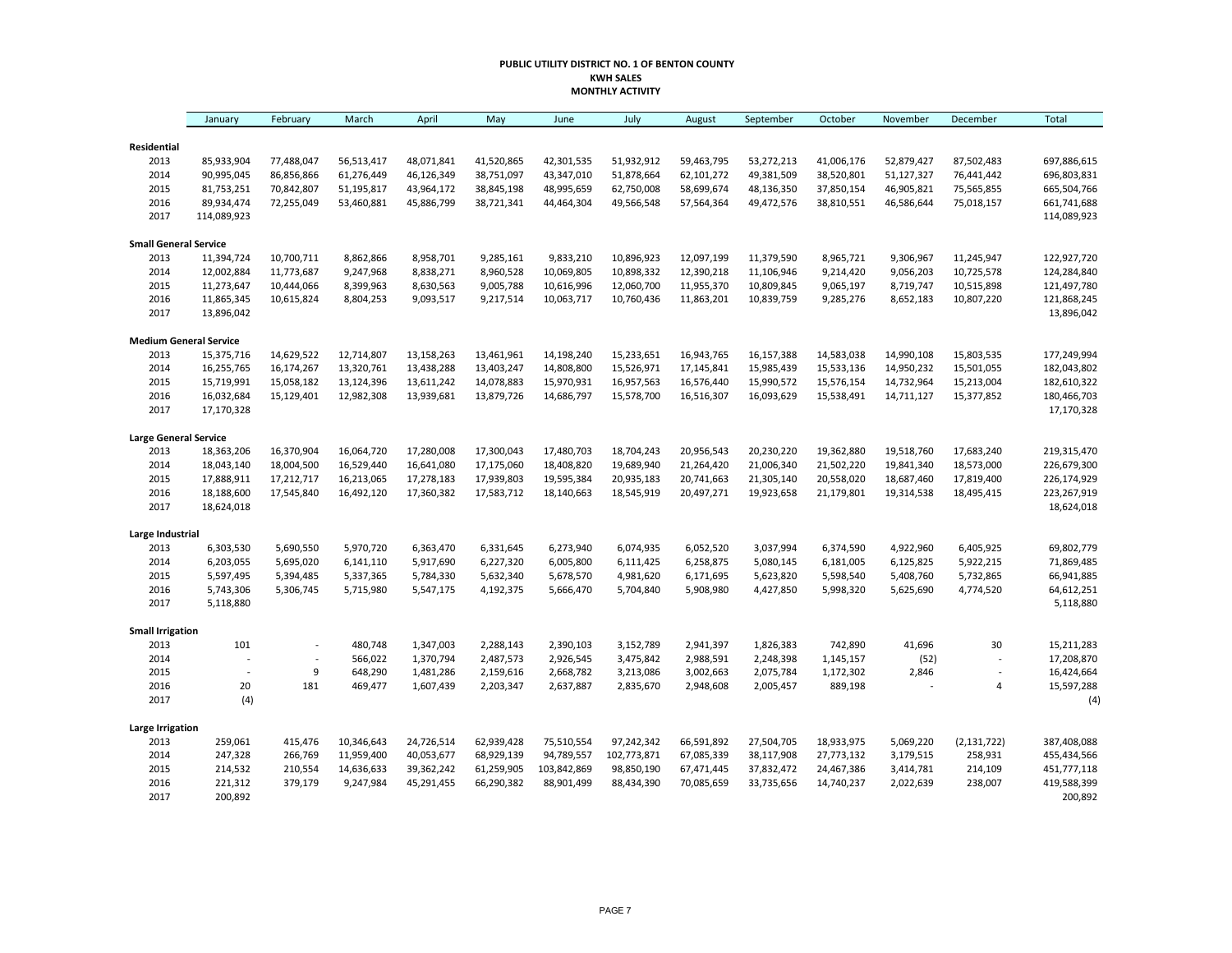#### **PUBLIC UTILITY DISTRICT NO. 1 OF BENTON COUNTY KWH SALES MONTHLY ACTIVITY**

|                        | January     | February    | March       | April       | May         | June        | July        | August      | September   | October     | November    | December    | Total         |
|------------------------|-------------|-------------|-------------|-------------|-------------|-------------|-------------|-------------|-------------|-------------|-------------|-------------|---------------|
|                        |             |             |             |             |             |             |             |             |             |             |             |             |               |
| <b>Street Lights</b>   |             |             |             |             |             |             |             |             |             |             |             |             |               |
| 2013                   | 229,267     | 229,267     | 229,161     | 229,161     | 229,161     | 229,161     | 229,161     | 229,209     | 229,209     | 229,245     | 229,395     | 229,425     | 2,750,822     |
| 2014                   | 229,425     | 229,425     | 229,515     | 229,515     | 225,070     | 224,939     | 225,064     | 225,640     | 225,514     | 225,514     | 225,298     | 225,586     | 2,720,505     |
| 2015                   | 225,624     | 225,624     | 225,624     | 225,672     | 225,672     | 225,672     | 224,880     | 224,880     | 224,928     | 225,024     | 225,024     | 225,024     | 2,703,648     |
| 2016                   | 225,024     | 224,878     | 224,878     | 224,494     | 211,235     | 211,187     | 211,187     | 211,187     | 211,187     | 211,187     | 211,349     | 211,349     | 2,589,142     |
| 2017                   | 211,349     |             |             |             |             |             |             |             |             |             |             |             | 211,349       |
| <b>Security Lights</b> |             |             |             |             |             |             |             |             |             |             |             |             |               |
| 2013                   | 104,964     | 104,964     | 105,351     | 105,258     | 105,222     | 105,163     | 105,163     | 104,948     | 104,561     | 104,346     | 103,807     | 103,678     | 1,257,425     |
| 2014                   | 103,678     | 103,678     | 103,420     | 103,377     | 103,334     | 103,248     | 103,476     | 114,623     | 114,494     | 114,494     | 114,444     | 114,430     | 1,296,696     |
| 2015                   | 114,451     | 114,408     | 114,073     | 113,696     | 113,531     | 113,488     | 113,488     | 113,445     | 113,402     | 113,359     | 113,359     | 113,309     | 1,364,009     |
| 2016                   | 113,273     | 113,196     | 113,239     | 113,180     | 101,382     | 101,425     | 101,382     | 101,409     | 101,366     | 101,194     | 101,108     | 101,108     | 1,263,262     |
| 2017                   | 100,963     |             |             |             |             |             |             |             |             |             |             |             | 100,963       |
| Unmetered              |             |             |             |             |             |             |             |             |             |             |             |             |               |
| 2013                   | 243,914     | 245,210     | 246,506     | 246,506     | 247,676     | 247,676     | 247,676     | 247,676     | 247,676     | 247,676     | 247,676     | 247,686     | 2,963,554     |
| 2014                   | 247,686     | 247,516     | 247,516     | 247,516     | 248,246     | 248,246     | 248,246     | 249,106     | 249,106     | 249,106     | 249,106     | 249,106     | 2,980,502     |
| 2015                   | 249,106     | 249,106     | 249,106     | 248,919     | 248,919     | 248,919     | 248,919     | 254,930     | 254,845     | 255,749     | 257,045     | 257,045     | 3,022,608     |
| 2016                   | 257,045     | 257,045     | 257,045     | 257,045     | 257,045     | 257,045     | 258,341     | 259,637     | 259,637     | 254,365     | 254,365     | 254,365     | 3,082,980     |
| 2017                   | 253,915     |             |             |             |             |             |             |             |             |             |             |             | 253,915       |
| <b>Total</b>           |             |             |             |             |             |             |             |             |             |             |             |             |               |
| 2013                   | 138,208,387 | 125,874,651 | 111,534,939 | 120,486,725 | 153,709,305 | 168,570,285 | 203,819,795 | 185,628,944 | 133,989,939 | 110,550,537 | 107,310,016 | 137,090,227 | 1,696,773,750 |
| 2014                   | 144,328,006 | 139,351,728 | 119,621,601 | 132,966,557 | 156,510,614 | 190,932,770 | 210,931,831 | 189,823,925 | 143,515,799 | 120,458,985 | 104,869,238 | 128,011,343 | 1,781,322,397 |
| 2015                   | 133,037,008 | 119,751,958 | 110,144,332 | 130,700,305 | 149,509,655 | 207,957,270 | 220,335,637 | 185,212,205 | 142,367,158 | 114,881,885 | 98,467,807  | 125,656,509 | 1,738,021,729 |
| 2016                   | 142,581,083 | 121,827,338 | 107,768,165 | 139,321,167 | 152,658,059 | 185,130,994 | 191,997,413 | 185,956,623 | 137,070,775 | 107,008,620 | 97,479,643  | 125,277,997 | 1,694,077,877 |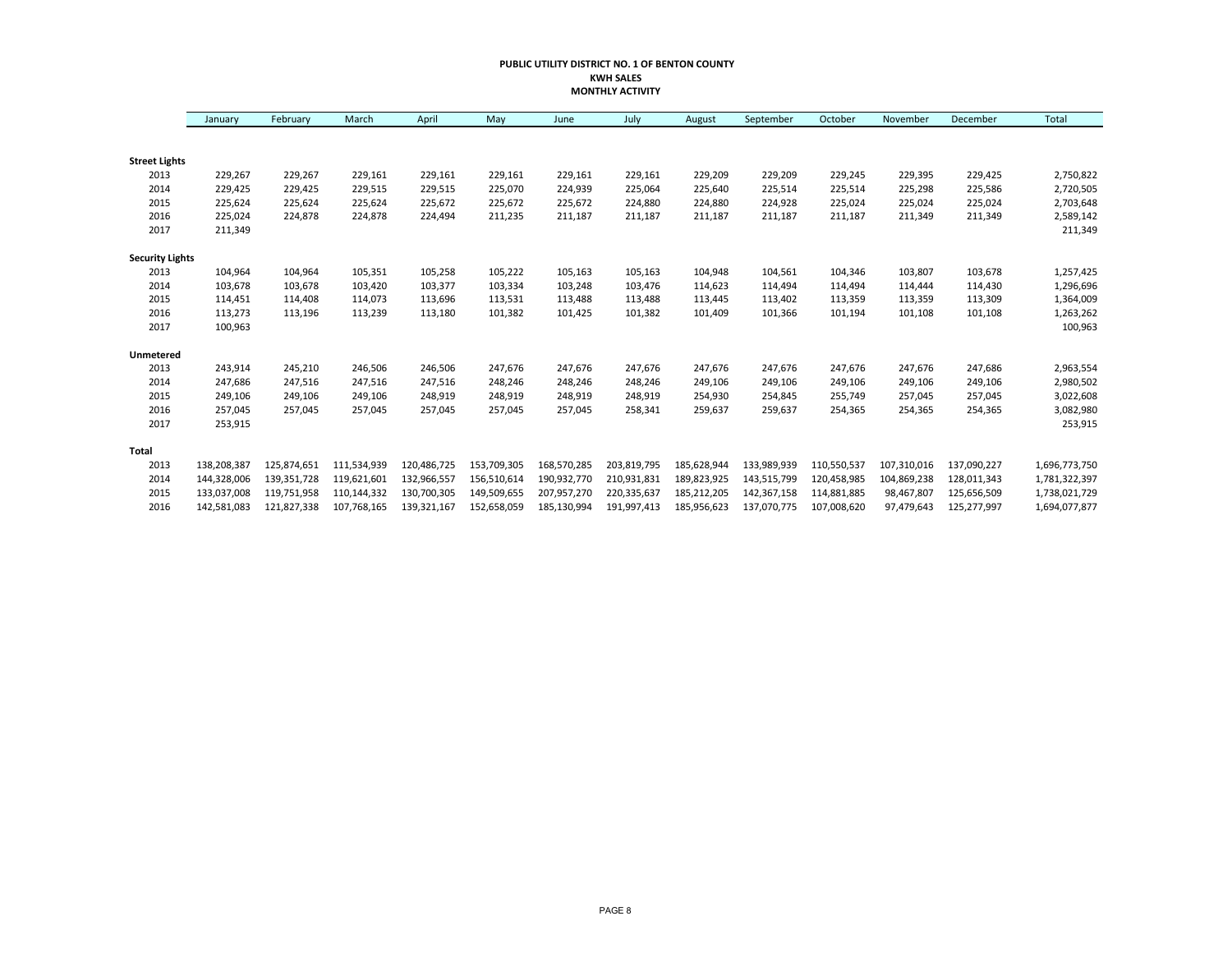#### **PUBLIC UTILITY DISTRICT NO. 1 OF BENTON COUNTY CAPITAL ADDITIONS AND RETIREMENTS CURRENT MONTH**

|                                                                        | <b>BALANCE</b>           |                          |                          | <b>BALANCE</b>           |
|------------------------------------------------------------------------|--------------------------|--------------------------|--------------------------|--------------------------|
|                                                                        | 12/31/2016               | <b>ADDITIONS</b>         | <b>RETIREMENTS</b>       | 1/31/2017                |
| <b>INTANGIBLE PLANT:</b>                                               |                          |                          |                          |                          |
| Organizations                                                          | \$28,379                 | \$0                      | \$0                      | \$28,379                 |
| Franchises & Consents                                                  | 10,022                   |                          |                          | 10,022                   |
| Miscellaneous & Intangible Plant                                       | 29,078                   | $\overline{\phantom{a}}$ | $\overline{\phantom{a}}$ | 29,078                   |
| <b>TOTAL</b>                                                           | 67,480                   | $\blacksquare$           |                          | 67,480                   |
| <b>GENERATION PLANT:</b>                                               |                          |                          |                          |                          |
| Land & Land Rights                                                     |                          |                          |                          |                          |
| Structures & Improvements                                              | 1,141,911                |                          |                          | 1,141,911                |
| <b>Fuel Holders &amp; Accessories</b>                                  |                          |                          |                          |                          |
| <b>Other Electric Generation</b>                                       | 770,459                  |                          |                          | 770,459                  |
| <b>Accessory Electric Equipment</b>                                    |                          | $\overline{\phantom{a}}$ |                          |                          |
| Miscellaneous Power Plant Equipment<br><b>TOTAL</b>                    | 1,912,370                | $\blacksquare$           |                          | 1,912,370                |
|                                                                        |                          |                          |                          |                          |
| <b>TRANSMISSION PLANT:</b>                                             |                          |                          |                          |                          |
| Land & Land Rights                                                     | 156,400                  |                          |                          | 156,400                  |
| Clearing Land & Right Of Ways<br><b>Transmission Station Equipment</b> | 25,544<br>832,047        |                          |                          | 25,544<br>832,047        |
| <b>Towers &amp; Fixtures</b>                                           | 256,175                  |                          |                          | 256,175                  |
| Poles & Fixtures                                                       | 3,975,802                |                          |                          | 3,975,802                |
| Overhead Conductor & Devices                                           | 3,021,163                |                          |                          | 3,021,163                |
| <b>TOTAL</b>                                                           | 8,267,131                |                          |                          | 8,267,131                |
|                                                                        |                          |                          |                          |                          |
| <b>DISTRIBUTION PLANT:</b>                                             |                          |                          |                          |                          |
| Land & Land Rights                                                     | 1,703,988                | 1,272                    |                          | 1,705,260                |
| Structures & Improvements<br><b>Station Equipment</b>                  | 295,502<br>39,410,815    |                          |                          | 295,502<br>39,410,815    |
| Poles, Towers & Fixtures                                               | 19,218,866               | 47,339                   | (4,038)                  | 19,262,168               |
| Overhead Conductor & Devices                                           | 12,576,108               | 7,251                    |                          | 12,583,359               |
| <b>Underground Conduit</b>                                             | 33,461,641               | 20,817                   | (6,028)                  | 33,476,430               |
| Underground Conductor & Devices                                        | 44,277,262               | 151,691                  | (28, 132)                | 44,400,821               |
| <b>Line Transformers</b>                                               | 29,598,443               | 35,984                   | (6, 169)                 | 29,628,258               |
| Services-Overhead                                                      | 2,721,175                | 8,914                    | (3, 126)                 | 2,726,963                |
| Services-Underground                                                   | 19,250,486               | 52,773                   |                          | 19,303,259               |
| Meters                                                                 | 9,392,664                | 6,280                    |                          | 9,398,944                |
| Security Lighting                                                      | 869,023                  | 1,015                    | (593)                    | 869,445                  |
| <b>Street Lighting</b>                                                 | 760,352                  |                          |                          | 760,352                  |
| <b>SCADA System</b><br><b>TOTAL</b>                                    | 2,283,127<br>215,819,452 | 68,186<br>401,523        | (48,086)                 | 2,351,314<br>216,172,889 |
|                                                                        |                          |                          |                          |                          |
| <b>GENERAL PLANT:</b>                                                  |                          |                          |                          |                          |
| Land & Land Rights                                                     | 1,130,759                |                          |                          | 1,130,759                |
| Structures & Improvements                                              | 18,383,949               |                          |                          | 18,383,949               |
| Information Systems & Technology                                       | 16,649,095               |                          |                          | 16,649,095               |
| <b>Transportation Equipment</b>                                        | 7,324,621                | 153,847                  |                          | 7,478,468                |
| <b>Stores Equipment</b>                                                | 54,108                   |                          |                          | 54,108                   |
| Tools, Shop & Garage Equipment                                         | 461,913                  |                          |                          | 461,913                  |
| Laboratory Equipment                                                   | 489,135                  |                          |                          | 489,135                  |
| <b>Communication Equipment</b>                                         | 2,412,166                | 10,310                   |                          | 2,422,476                |
| <b>Broadband Equipment</b>                                             | 19,695,747               | 79,761                   |                          | 19,775,508               |
| Miscellaneous Equipment                                                | 1,168,910                |                          |                          | 1,168,910                |
| <b>Other Capitalized Costs</b><br><b>TOTAL</b>                         | 11,967,255<br>79,737,657 | 17,187<br>261,104        | (503)<br>(503)           | 11,983,939<br>79,998,259 |
|                                                                        |                          |                          |                          |                          |
| TOTAL ELECTRIC PLANT ACCOUNTS                                          | 305,804,090              | 662,628                  | (48, 588)                | 306,418,129              |
| <b>PLANT HELD FOR FUTURE USE</b>                                       | 388,589                  |                          |                          | 388,589                  |
| <b>CONSTRUCTION WORK IN PROGRESS</b>                                   | 5,585,292                | 103,042                  |                          | 5,688,334                |
| <b>TOTAL CAPITAL</b>                                                   | \$311,777,971            | \$765,670                | ( \$48,588)              | \$312,495,052            |
|                                                                        |                          |                          |                          |                          |

**\$1,678,032 Budget**

 $\overline{\phantom{a}}$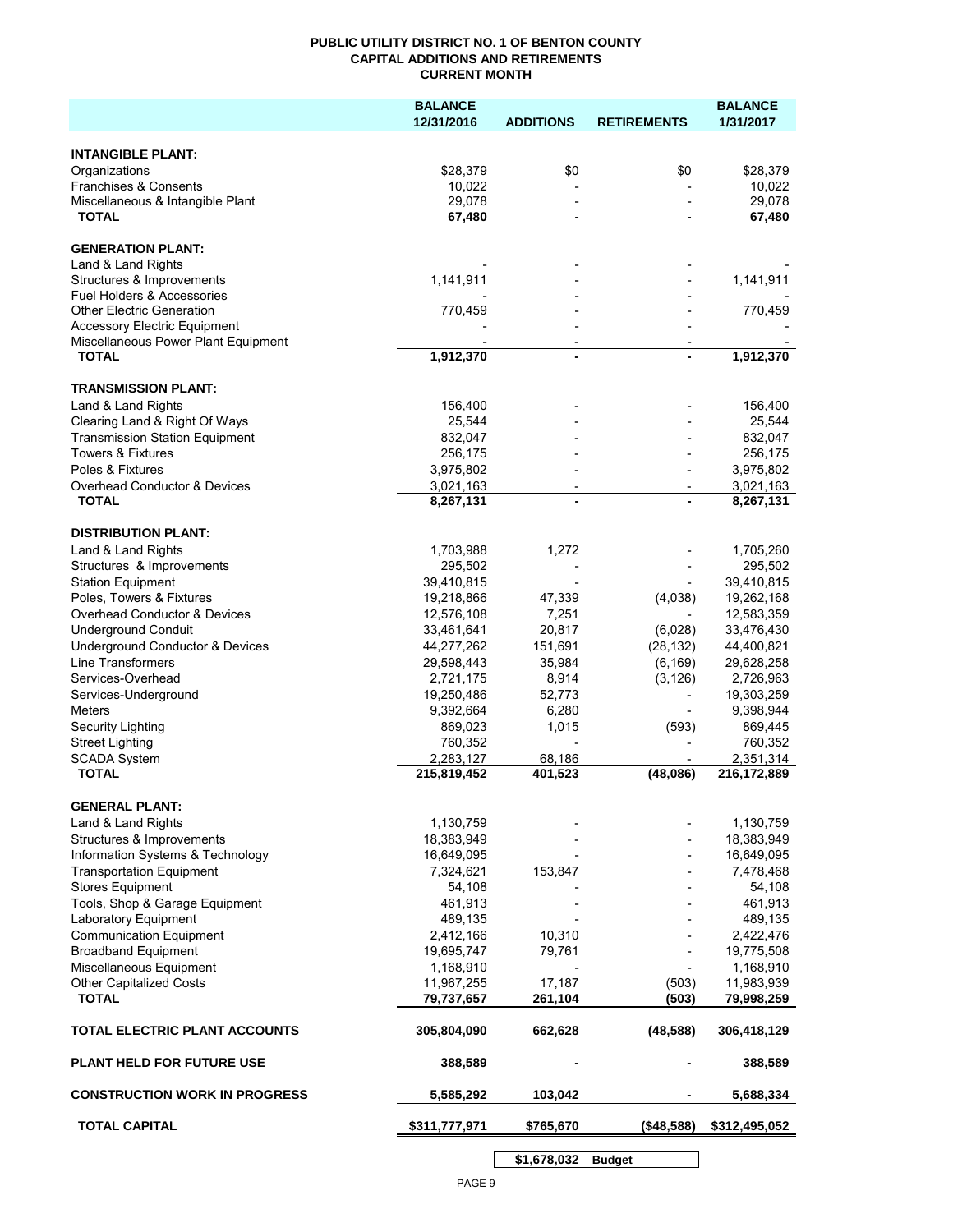#### **PUBLIC UTILITY DISTRICT NO. 1 OF BENTON COUNTY CAPITAL ADDITIONS AND RETIREMENTS YEAR TO DATE**

|                                                                       | <b>BALANCE</b>         |                  |                    | <b>BALANCE</b>         |
|-----------------------------------------------------------------------|------------------------|------------------|--------------------|------------------------|
|                                                                       | 12/31/2016             | <b>ADDITIONS</b> | <b>RETIREMENTS</b> | 12/31/2017             |
|                                                                       |                        |                  |                    |                        |
| <b>INTANGIBLE PLANT:</b>                                              |                        |                  |                    |                        |
| Organizations                                                         | \$28,379               | \$0              | \$0                | \$28,379               |
| Franchises & Consents                                                 | 10,022                 |                  |                    | 10,022                 |
| Miscellaneous & Intangible Plant                                      | 29,078                 |                  |                    | 29,078                 |
| <b>TOTAL</b>                                                          | 67,480                 |                  |                    | 67,480                 |
| <b>GENERATION PLANT:</b>                                              |                        |                  |                    |                        |
| Land & Land Rights                                                    |                        |                  |                    |                        |
| Structures & Improvements                                             | 1,141,911              |                  |                    | 1,141,911              |
| Fuel Holders & Accessories                                            |                        |                  |                    |                        |
| <b>Other Electric Generation</b>                                      | 612,954                | 157,505          |                    | 770,459                |
| <b>Accessory Electric Equipment</b>                                   |                        |                  |                    |                        |
| Miscellaneous Power Plant Equipment                                   |                        |                  |                    |                        |
| <b>TOTAL</b>                                                          | 1,754,865              | 157,505          | $\blacksquare$     | 1,912,370              |
|                                                                       |                        |                  |                    |                        |
| <b>TRANSMISSION PLANT:</b>                                            |                        |                  |                    |                        |
| Land & Land Rights                                                    | 156,400                |                  |                    | 156,400                |
| Clearing Land & Right Of Ways                                         | 25,544                 |                  |                    | 25,544                 |
| <b>Transmission Station Equipment</b><br><b>Towers &amp; Fixtures</b> | 832,047                |                  |                    | 832,047                |
|                                                                       |                        | 256,175          |                    | 256,175                |
| Poles & Fixtures                                                      | 3,976,615              |                  | (813)              | 3,975,802              |
| Overhead Conductor & Devices<br><b>TOTAL</b>                          | 3,021,163<br>8,011,769 | 256,175          | (813)              | 3,021,163<br>8,267,131 |
|                                                                       |                        |                  |                    |                        |
| <b>DISTRIBUTION PLANT:</b>                                            |                        |                  |                    |                        |
| Land & Land Rights                                                    | 1,647,358              | 57,902           |                    | 1,705,260              |
| Structures & Improvements                                             | 295,502                |                  |                    | 295,502                |
| <b>Station Equipment</b>                                              | 38,501,024             | 909,791          |                    | 39,410,815             |
| Poles, Towers & Fixtures                                              | 19,146,903             | 561,796          | (489, 833)         | 19,218,866             |
| Overhead Conductor & Devices                                          | 12,171,352             | 691,441          | (286, 685)         | 12,576,108             |
| <b>Underground Conduit</b>                                            | 32,354,579             | 1,139,798        | (32, 736)          | 33,461,641             |
| Underground Conductor & Devices                                       | 42,358,742             | 2,237,171        | (318, 650)         | 44,277,263             |
| Line Transformers                                                     | 28,649,834             | 1,093,998        | (145, 389)         | 29,598,443             |
| Services-Overhead                                                     | 2,947,438              | 96,110           | (322, 374)         | 2,721,174              |
| Services-Underground                                                  | 18,693,802             | 707,288          | (150, 602)         | 19,250,488             |
| <b>Meters</b>                                                         | 10,521,345             | 1,200,336        | (2,329,019)        | 9,392,662              |
| Security Lighting                                                     | 873,950                | 7,669            | (12, 597)          | 869,022                |
| <b>Street Lighting</b>                                                | 760,005                | 607              | (260)              | 760,352                |
| <b>SCADA System</b>                                                   | 2,065,754              | 217,373          |                    | 2,283,127              |
| <b>TOTAL</b>                                                          | 210,987,589            | 8,921,280        | (4,088,145)        | 215,820,724            |
| <b>GENERAL PLANT:</b>                                                 |                        |                  |                    |                        |
| Land & Land Rights                                                    | 1,130,759              |                  |                    | 1,130,759              |
| Structures & Improvements                                             | 18,252,191             | 131,758          |                    | 18,383,949             |
| Information Systems & Technology                                      | 16,060,948             | 588,147          |                    | 16,649,095             |
| <b>Transportation Equipment</b>                                       | 7,324,428              | 193              |                    | 7,324,621              |
| <b>Stores Equipment</b>                                               | 54,108                 |                  |                    | 54,108                 |
| Tools, Shop & Garage Equipment                                        | 454,973                | 6,940            |                    | 461,913                |
| Laboratory Equipment                                                  | 535,877                | (46, 742)        |                    | 489,135                |
| <b>Communication Equipment</b>                                        | 2,402,011              | 10,155           |                    | 2,412,166              |
| <b>Broadband Equipment</b>                                            | 18,604,205             | 1,091,542        |                    | 19,695,747             |
| Miscellaneous Equipment                                               | 1,168,910              |                  |                    | 1,168,910              |
| <b>Other Capitalized Costs</b>                                        | 11,735,136             | 1,590,523        | (1,358,404)        | 11,967,255             |
| <b>TOTAL</b>                                                          | 77,723,546             | 3,372,516        | (1,358,404)        | 79,737,658             |
| TOTAL ELECTRIC PLANT ACCOUNTS                                         | 298,545,249            | 12,707,476       | (5,447,362)        | 305,805,363            |
| <b>PLANT HELD FOR FUTURE USE</b>                                      | 388,589                |                  |                    | 388,589                |
| <b>CONSTRUCTION WORK IN PROGRESS</b>                                  | 2,745,647              | 2,951,877        |                    | 5,697,524              |
| <b>TOTAL CAPITAL</b>                                                  | \$301,679,484          | \$15,659,353     | (\$5,447,362)      | \$311,891,475          |
|                                                                       |                        |                  |                    |                        |

**\$17,899,816 Budget**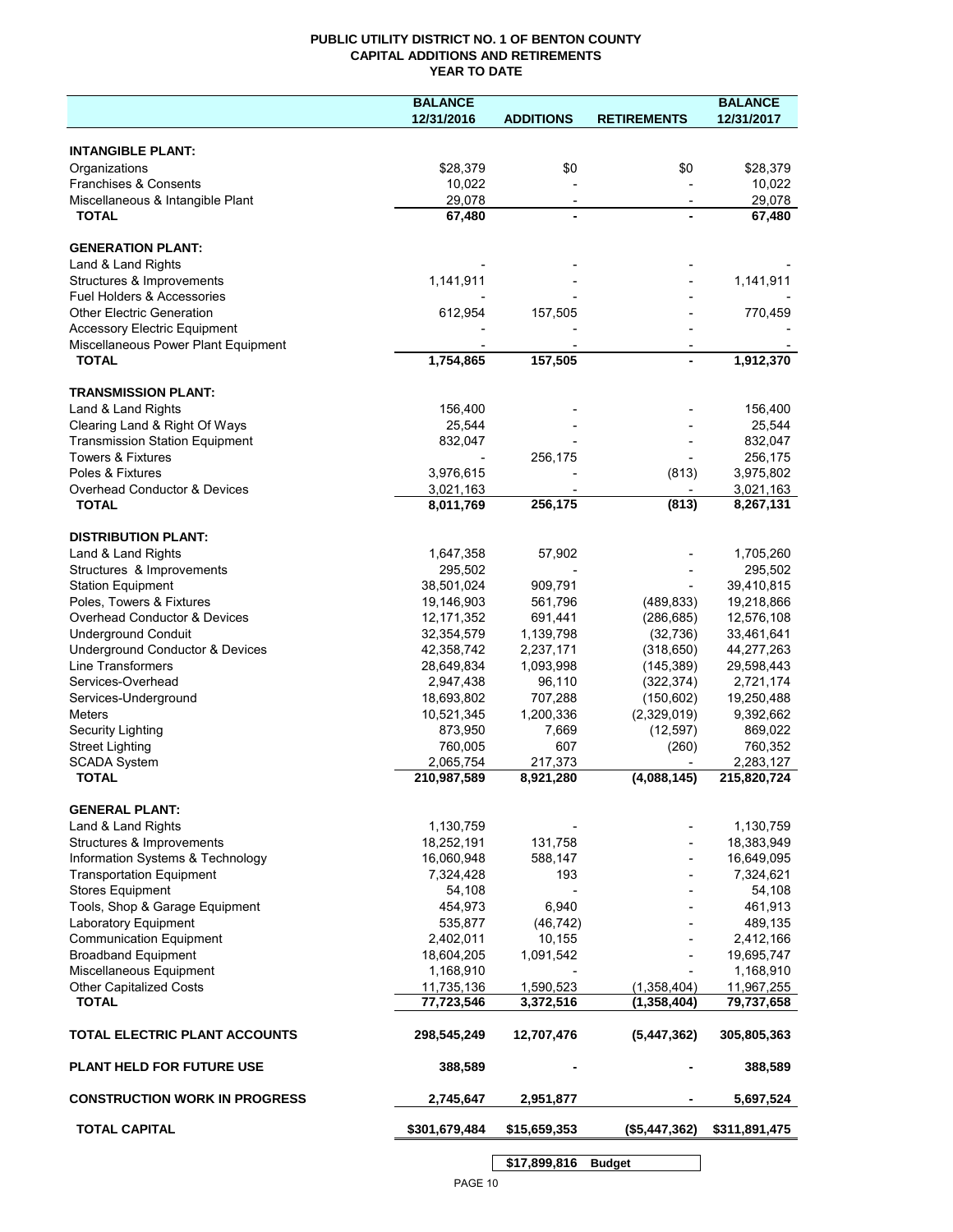#### **PUBLIC UTILITY DISTRICT NO. 1 OF BENTON COUNTY STATEMENT OF CASH FLOWS**

|                                                                                              | YTD<br>1/31/2017               |
|----------------------------------------------------------------------------------------------|--------------------------------|
|                                                                                              |                                |
| <b>CASH FLOWS FROM OPERATING ACTIVITIES</b>                                                  |                                |
| Cash Received from Customers and Counterparties<br>Cash Paid to Suppliers and Counterparties | \$13,245,512<br>(10, 260, 693) |
| Cash Paid to Employees                                                                       | (1,055,162)                    |
| <b>Taxes Paid</b>                                                                            | (932, 715)                     |
| <b>Net Cash Provided by Operating Activities</b>                                             | 996,942                        |
|                                                                                              |                                |
| <b>CASH FLOWS FROM NONCAPITAL FINANCING ACTIVITIES</b>                                       |                                |
| Other Interest Expense                                                                       |                                |
| <b>Net Cash Used by Noncapital Financing Activities</b>                                      |                                |
| <b>CASH FLOWS FROM CAPITAL AND RELATED FINANCING ACTIVITIES</b>                              |                                |
| <b>Acquisition of Capital Assets</b>                                                         | (601, 598)                     |
| Proceeds from Sale of Revenue Bonds                                                          |                                |
| Cash Defeasance Principal and Interest                                                       |                                |
| <b>Bond Principal Paid</b><br><b>Bond Interest Paid</b>                                      |                                |
| <b>Capital Contributions</b>                                                                 | 28,676                         |
| Sale of Assets                                                                               |                                |
| Net Cash Used by Capital and Related Financing Activities                                    | (572, 922)                     |
| <b>CASH FLOWS FROM INVESTING ACTIVITIES</b>                                                  |                                |
| Interest Income                                                                              | 21,763                         |
| Proceeds from Sale of Investments                                                            |                                |
| Purchase of Investments                                                                      |                                |
| Joint Venture Net Revenue (Expense)                                                          |                                |
| <b>Net Cash Provided by Investing Activities</b>                                             | 21,763                         |
| <b>NET INCREASE (DECREASE) IN CASH</b>                                                       | 445,783                        |
| <b>CASH BALANCE, BEGINNING</b>                                                               | \$43,414,514                   |
| <b>CASH BALANCE, ENDING</b>                                                                  | \$43,860,297                   |
|                                                                                              |                                |
|                                                                                              |                                |
| <b>RECONCILIATION OF NET OPERATING INCOME TO NET</b>                                         |                                |
| <b>CASH PROVIDED BY OPERATING ACTIVITIES</b>                                                 |                                |
| <b>Net Operating Revenues</b>                                                                | \$2,113,288                    |
| Adjustments to reconcile net operating income to net cash                                    |                                |
| provided by operating activities:                                                            |                                |
| Depreciation & Amortization                                                                  | 831,104                        |
| <b>Unbilled Revenues</b>                                                                     | (300,000)                      |
| Misellaneous Other Revenue & Receipts                                                        | 7                              |
| GASB 68 Pension Expense                                                                      |                                |
| Decrease (Increase) in Accounts Receivable                                                   | (2,330,540)                    |
| Decrease (Increase) in BPA Prepay Receivable<br>Decrease (Increase) in Inventories           | 50,000<br>56,782               |
| Decrease (Increase) in Prepaid Expenses                                                      | (18, 148)                      |
| Decrease (Increase) in Wholesale Power Receivable                                            | 38,274                         |
| Decrease (Increase) in Miscellaneous Assets                                                  |                                |
| Decrease (Increase) in Prepaid Expenses and Other Charges                                    | 582,968                        |
| Decrease (Increase) in Deferred Derivative Outflows                                          | 762,031                        |
| Increase (Decrease) in Deferred Derivative Inflows                                           | (534, 767)                     |
| Increase (Decrease) in Warrants Outstanding<br>Increase (Decrease) in Accounts Payable       | (54, 366)                      |
| Increase (Decrease) in Accrued Taxes Payable                                                 | 605,588                        |
| Increase (Decrease) in Customer Deposits                                                     | (3, 172)                       |
| Increase (Decrease) in BPA Prepay Incentive Credit                                           | (13, 438)                      |
| Increase (Decrease) in Other Current Liabilities                                             | 1,080,228                      |
| Increase (Decrease) in Other Credits                                                         | (1,868,897)                    |
| Net Cash Provided by Operating Activities PAGE 11                                            | \$996,942                      |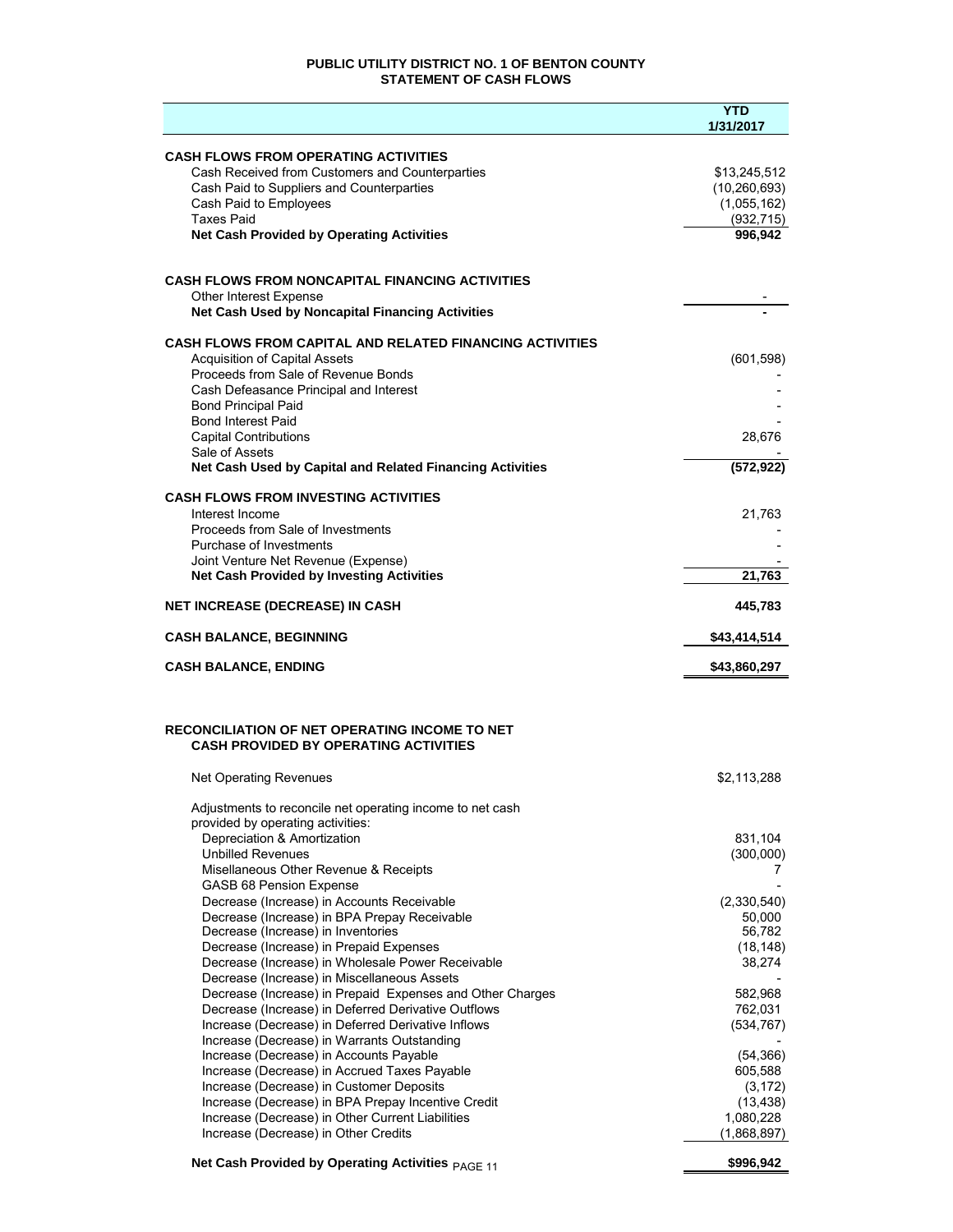#### **PUBLIC UTILITY DISTRICT NO. 1 OF BENTON COUNTY WEATHER STATISTICS January 31, 2017**



|                                         | ັ<br>Feb                 | Mar                      | Apr   | May   | Jun   | Jul   |       | Aug    | Sep   | Oct   | Nov      | Dec        | Jan          |
|-----------------------------------------|--------------------------|--------------------------|-------|-------|-------|-------|-------|--------|-------|-------|----------|------------|--------------|
| <b>Cooling Degree Days by Month</b>     |                          |                          |       |       |       |       |       |        |       |       |          |            |              |
| Year                                    | Jan                      | Feb                      | March | April | May   | June  | July  | Aug    | Sept  | Oct   | Nov      | <b>Dec</b> | <b>Total</b> |
| 2017                                    | $\overline{\phantom{0}}$ |                          |       |       |       |       |       |        |       |       |          |            | -            |
| 2016                                    | -                        |                          | -     | 22    | 55    | 239   | 362   | 369    | 52    | -     |          |            | 1.099        |
| 14-yr Avg                               | $\overline{\phantom{0}}$ | $\overline{\phantom{0}}$ | -     | 4     | 60    | 181   | 432   | 359    | 108   | 6     | <b>-</b> |            | 1,121        |
| <b>Cumulative CDDs in Billing Cycle</b> |                          |                          |       |       |       |       |       |        |       |       |          |            |              |
| 2017                                    |                          |                          |       |       |       |       |       |        |       |       |          |            |              |
| 2016                                    | $\sim$                   | -                        | -     | 347   | 1,422 | 4,038 | 8,411 | 12.276 | 6.531 | 1.044 | ٠        |            | 34,069       |
| 14-yr Avg                               | ۰                        | -                        | -     | 36    | 750   | 3.319 | 9.734 | 13,092 | 7.133 | .538  | 57       | ۰          | 34,746       |

| 1,400<br>1,200<br>1,000<br>HDDS         | 800<br>600<br>400<br>200<br>0 |        |        |        |       | $-2015/2016$ |                                     | Heating Degree Days (HDDs) for Each Day of Billing Cycle<br>2016/2017 |      |       |        |            |         |
|-----------------------------------------|-------------------------------|--------|--------|--------|-------|--------------|-------------------------------------|-----------------------------------------------------------------------|------|-------|--------|------------|---------|
|                                         | Feb                           | Mar    | Apr    |        | May   | Jun          | Jul                                 | Aug                                                                   | Sep  | Oct   | Nov    | Dec        | Jan     |
|                                         |                               |        |        |        |       |              | <b>Heating Degree Days by Month</b> |                                                                       |      |       |        |            |         |
| Year                                    | Jan                           | Feb    | March  | April  | May   | June         | July                                | Aug                                                                   | Sept | Oct   | Nov    | <b>Dec</b> | Total   |
| 2017                                    | 1,347                         |        |        |        |       |              |                                     |                                                                       |      |       |        |            | 1,347   |
| 2016                                    | 938                           | 631    | 526    | 143    | 54    | 35           | ٠                                   |                                                                       | 33   | 335   | 530    | 1,167      | 4,392   |
| 14-yr Avg                               | 995                           | 746    | 564    | 353    | 138   | 28           | 0                                   | $\overline{2}$                                                        | 47   | 342   | 753    | 1,054      | 5,021   |
| <b>Cumulative HDDs in Billing Cycle</b> |                               |        |        |        |       |              |                                     |                                                                       |      |       |        |            |         |
| 2017                                    | 40,813                        |        |        |        |       |              |                                     |                                                                       |      |       |        |            | 40,813  |
| 2016                                    | 31,646                        | 23,061 | 18,271 | 10,233 | 2,885 | 1,483        | 587                                 | ٠                                                                     | 399  | 4,813 | 12,971 | 26,819     | 133,168 |
| 14-yr Avg                               | 32,033                        | 25,870 | 21,647 | 14,084 | 7,834 | 2,272        | 333                                 | 5                                                                     | 526  | 5,125 | 16,196 | 29,281     | 155,205 |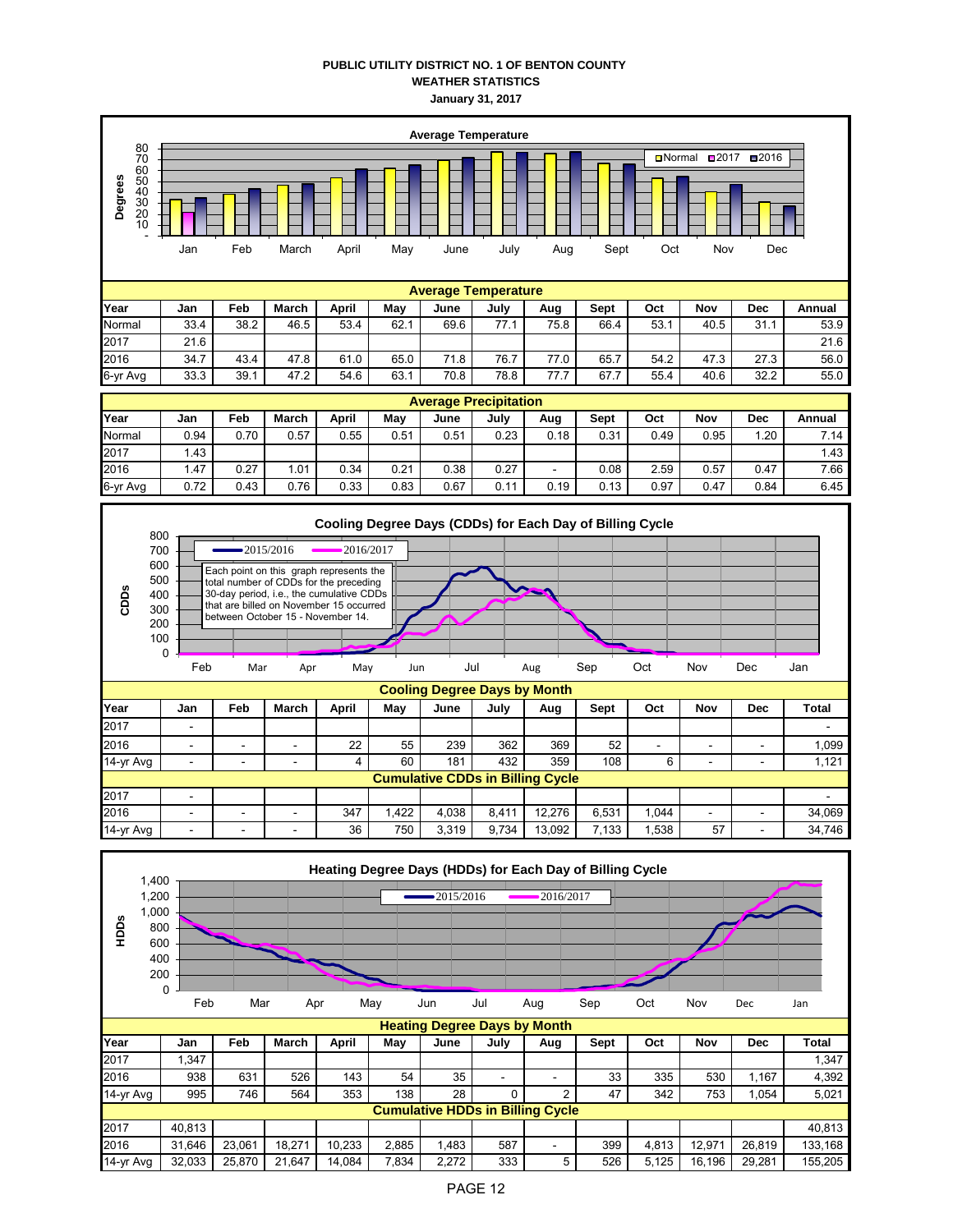#### **PUBLIC UTILITY DISTRICT NO. 1 OF BENTON COUNTY BROADBAND SUMMARY**

#### *January Highlights*

DSW Holdings, Tri-Cities Chaplaincy on 19th Avenue, Kennewick, and Total Care Clinic all connected to the fiber network. Lamb Weston's Gage Boulevard location connected to a new 300Mbps service. AT&T Benton City, T-Mobile Prosser, Sigma Management, TRIDEC, Sonshine, and Olympus all upgraded and/or renewed their service terms. Tom Denchel Ford and Benton Franklin Headstart disconnected.

|                                                             | ACTUALS                  |           |                |              |                |                |                |                |                |             |                          |                          |            |                          |                           |                      |
|-------------------------------------------------------------|--------------------------|-----------|----------------|--------------|----------------|----------------|----------------|----------------|----------------|-------------|--------------------------|--------------------------|------------|--------------------------|---------------------------|----------------------|
|                                                             | 2017<br><b>Budget</b>    | Jan       | Feb            | <b>March</b> | <b>April</b>   | May            | June           | July           | <b>August</b>  | <b>Sept</b> | Oct                      | <b>Nov</b>               | <b>Dec</b> | <b>YTD</b>               | <b>Budget</b><br>Variance | Inception<br>to Date |
| <b>OPERATING REVENUES</b>                                   |                          |           |                |              |                |                |                |                |                |             |                          |                          |            |                          |                           |                      |
| Ethernet                                                    | 1,523,071                | \$113,908 |                |              |                |                |                |                |                |             |                          |                          |            | \$113,908                | 1,409,163                 |                      |
| Non-Recurring Charges                                       | $\sim$                   | 1,500     |                |              |                |                |                |                |                |             |                          |                          |            | \$1,500                  | (1,500)                   |                      |
| <b>TDM</b>                                                  | 69,372                   | 5,781     |                |              |                |                |                |                |                |             |                          |                          |            | 5,781                    | 63,591                    |                      |
| Wireless                                                    | 312                      | 26        |                |              |                |                |                |                |                |             |                          |                          |            | 26                       | 286                       |                      |
| Internet Transport Service                                  | 123,540                  | 4,255     |                |              |                |                |                |                |                |             |                          |                          |            | \$4,255                  | 119,285                   |                      |
| <b>Fixed Wireless</b>                                       | 82,779                   | 5,976     |                |              |                |                |                |                |                |             |                          |                          |            | \$5,976                  | 76,803                    |                      |
| Broadband Revenue - Other                                   | 281,642                  | 45,513    |                |              |                |                |                |                |                |             |                          |                          |            | \$45,513                 | 236,129                   |                      |
| Subtotal                                                    | 2,080,716                | 176,959   | $\overline{a}$ |              | $\overline{a}$ | $\sim$         | $\overline{a}$ | ٠              | $\overline{a}$ |             | $\overline{\phantom{a}}$ | $\sim$                   |            | \$176,959                |                           |                      |
| NoaNet Maintenance Revenue                                  | $\sim$                   |           |                |              |                |                |                |                |                |             |                          |                          |            | $\overline{\phantom{a}}$ |                           |                      |
| <b>Bad Debt Expense</b>                                     |                          |           |                |              |                |                |                |                |                |             |                          |                          |            | $\overline{\phantom{a}}$ |                           |                      |
| <b>Total Operating Revenues</b>                             | 2,080,716                | 176,959   |                |              |                |                |                |                |                |             |                          |                          |            | \$176,959                | 1,903,757                 | 16,415,575           |
| <b>OPERATING EXPENSES</b>                                   |                          |           |                |              |                |                |                |                |                |             |                          |                          |            |                          |                           |                      |
| Marketing & Business Development                            | $\overline{\phantom{a}}$ |           |                |              |                |                |                |                |                |             |                          |                          |            | $\sim$                   | $\sim$                    |                      |
| General Expenses                                            | 318,185                  | 61,302    |                |              |                |                |                |                |                |             |                          |                          |            | \$61,302                 | 256,883                   |                      |
| Other Maintenance                                           | 90,000                   | 477       |                |              |                |                |                |                |                |             |                          |                          |            | \$477                    | 89,523                    |                      |
| NOC Maintenance                                             | 411,681                  | 1,460     |                |              |                |                |                |                |                |             |                          |                          |            | 1,460                    | 410,221                   |                      |
| Wireless Maintenance                                        |                          |           |                |              |                |                |                |                |                |             |                          |                          |            | \$0                      |                           |                      |
| Subtotal                                                    | 819,866                  | 63,239    | ۰              |              |                |                |                |                |                |             |                          |                          |            | \$63,239                 | 756,627                   | 9,859,531            |
| NoaNet Maintenance Expense                                  | $\sim$                   | $\sim$    |                |              |                |                |                |                |                |             |                          |                          |            | \$0                      | $\sim$                    |                      |
| Depreciation                                                | 886,520                  | 65,230    |                |              |                |                |                |                |                |             |                          |                          |            | \$65,230                 | 821,290                   | 9,865,831            |
| <b>Total Operating Expenses</b>                             | 1,706,386                | 128,470   | $\sim$         |              | $\overline{a}$ | $\overline{a}$ | ٠              | $\overline{a}$ | $\sim$         |             | $\sim$                   | $\overline{\phantom{a}}$ | $\sim$     | \$128,470                | 1,577,916                 | 19,725,363           |
| <b>OPERATING INCOME (LOSS)</b>                              | 374,330                  | 48,489    |                |              |                |                |                |                |                |             |                          |                          |            | \$48,489                 | 325,841                   | (3,309,788)          |
| <b>NONOPERATING REVENUES &amp; EXPENSES</b>                 |                          |           |                |              |                |                |                |                |                |             |                          |                          |            |                          |                           |                      |
| Internal Interest due to Power Business Unit <sup>(1)</sup> | (347, 328)               | (28, 913) |                |              |                |                |                |                |                |             |                          |                          |            | (\$28,913)               | 318,415                   | (5,956,007)          |
| <b>CAPITAL CONTRIBUTIONS</b>                                |                          |           |                |              |                |                |                |                |                |             |                          |                          |            |                          |                           |                      |
| Contributions in Aid of Broadband                           | 10,000                   | 1,688     |                |              |                |                |                |                |                |             |                          |                          |            | \$1,688                  | (8,313)                   | 4,818,268            |
| <b>BTOP</b>                                                 | $\sim$                   | ÷.        |                |              |                |                |                |                |                |             |                          |                          |            |                          | $\sim$                    | 2,282,671            |
|                                                             |                          |           |                |              |                |                |                |                |                |             |                          |                          |            |                          |                           |                      |
| INTERNAL NET INCOME (LOSS)                                  | \$37,002                 | \$21,264  |                |              |                |                |                |                |                |             |                          |                          |            | \$21,264                 | \$635,943                 | (2, 164, 856)        |
| <b>NOANET COSTS</b>                                         |                          |           |                |              |                |                |                |                |                |             |                          |                          |            |                          |                           |                      |
| <b>Member Assessments</b>                                   |                          |           |                |              |                |                |                |                |                |             |                          |                          |            | $\overline{\phantom{a}}$ |                           | \$3,159,092          |
| Membership Support                                          | $\sim$                   | 657       |                |              |                |                |                |                |                |             |                          |                          |            | \$657                    |                           | 117,894              |
| <b>Total NoaNet Costs</b>                                   | $\sim$                   | 656.86    |                |              |                |                |                |                |                |             |                          |                          |            | \$657                    | (\$657)                   | \$3,276,986          |
| <b>CAPITAL EXPENDITURES</b>                                 | \$953,616                | \$104,165 |                |              |                |                |                |                |                |             |                          |                          |            | \$104,165                | \$849,451                 | \$20,823,637         |
| NET CASH (TO)/FROM BROADBAND <sup>(2)</sup>                 | \$317,234                | \$10,585  |                |              |                |                |                |                |                |             |                          |                          |            | \$10,585                 |                           | (\$10,443,641)       |
|                                                             |                          |           |                |              |                |                |                |                |                |             |                          |                          |            |                          |                           |                      |

(1) Internal interest budget is estimated based on cash flow projections (an interest rate of 3.53% is being used).

(2) Includes excess of revenues over operating costs, capital expenditures and NoaNet assessments; excludes depreciation and internal interest to Electric System